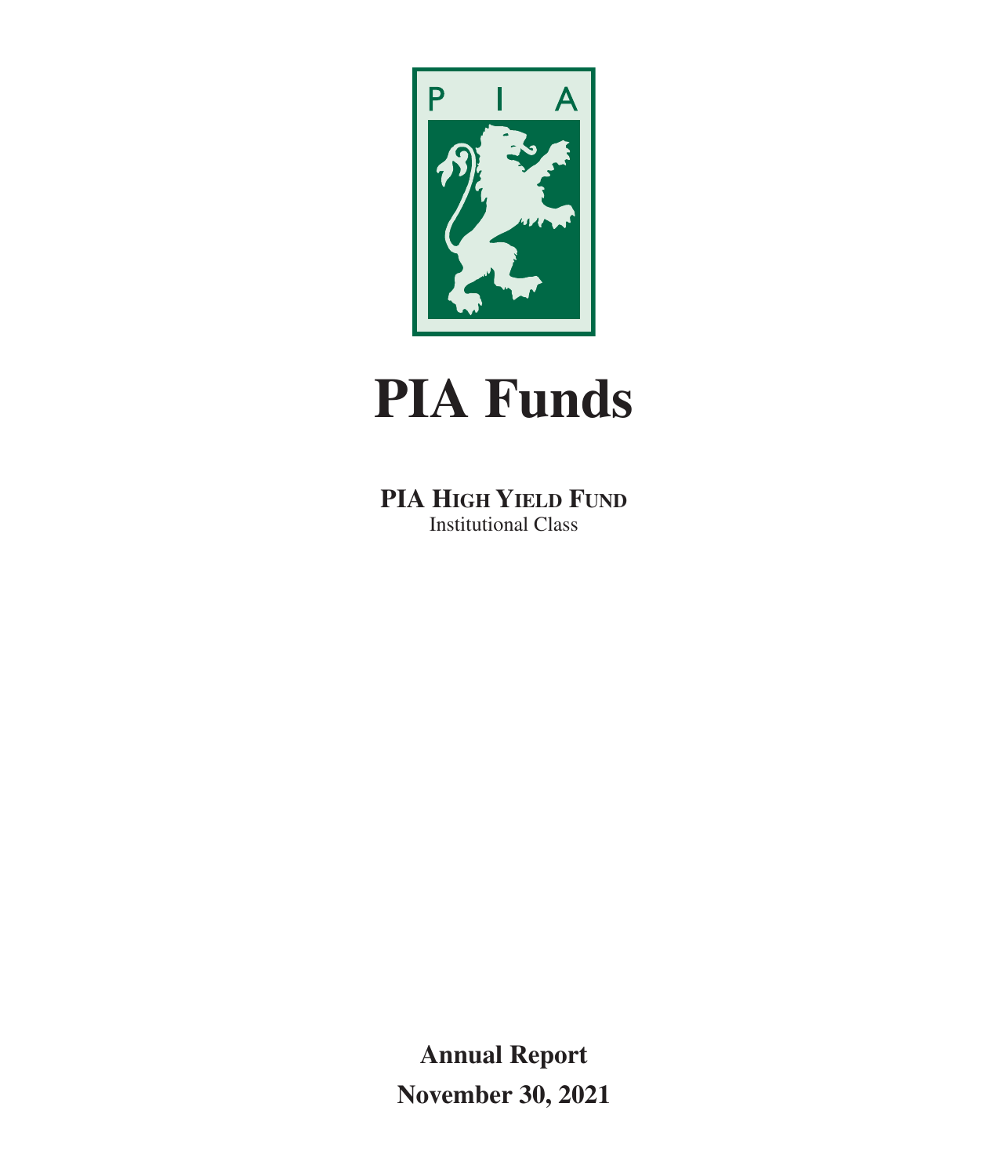Dear Shareholder:

We are pleased to provide you with this report for the period from December 1, 2020 through November 30, 2021, regarding the PIA High Yield Fund (the "Fund") for which Pacific Income Advisers, Inc. ("PIA"), is the investment adviser.

The Fund outperformed its benchmark, the Bloomberg U.S. Corporate High-Yield Index (the "Index"), returning 7.85%, after fees and expenses, for the twelve months ended November 30, 2021, versus 5.29% for the Index.

The primary factors contributing to the outperformance of the Fund were the distribution of returns by credit rating and individual credit selection. With regards to ratings, during the period, the Fund was significantly underweight Ba(s), the worst performing ratings cohort, while overweight B(s) and significantly overweight Caa(s), the best performing cohort.

As stated in the current prospectus, the Fund's gross expense ratio is 1.12%, and the Fund's net expense ratio is 0.87%. PIA has temporarily agreed to waive all or a portion of its management fees and pay Fund expenses to ensure that Total Annual Fund Operating Expenses After Fee Waiver (excluding acquired fund fees and expenses) do not exceed 0.86% of the Fund's average daily net assets, through at least March 29, 2022. The net expense is what the investor has paid.

The Fund's primary objective is to seek a high level of current income. The Fund's secondary objective is to seek capital growth when that is consistent with its primary objective.

llan Mc Arlang

Lloyd McAdams President and Portfolio Manager Pacific Income Advisers, Inc.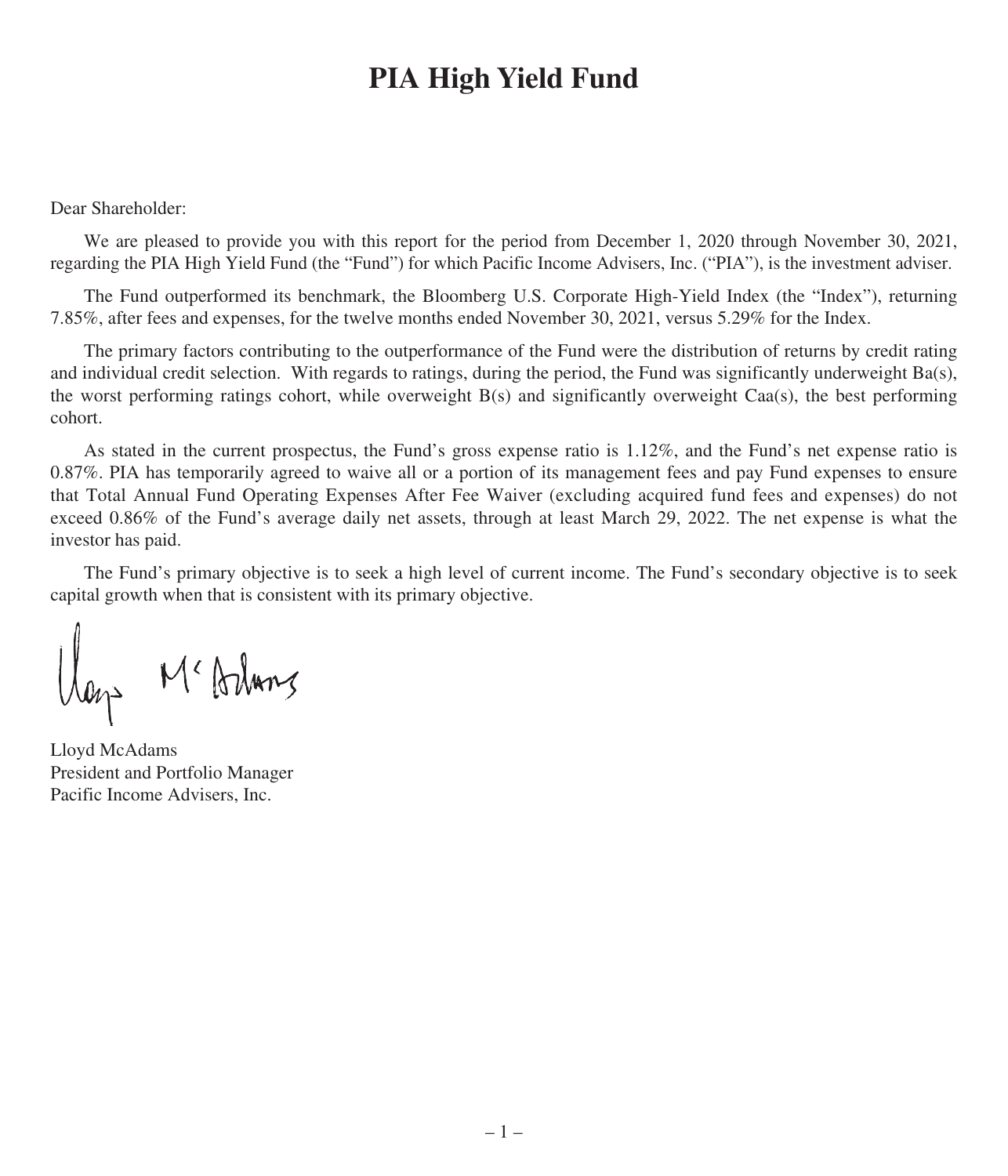#### **Past performance is not a guarantee of future results.**

Opinions expressed above are those of Pacific Income Advisers, Inc., the Fund's investment adviser, are subject to change, are not guaranteed, should not be considered recommendations to buy or sell any security and should not be considered investment advice.

#### *Must be preceded or accompanied by a prospectus.*

Mutual fund investing involves risk. Principal loss is possible. Investments in debt securities typically decrease in value when interest rates rise. This risk is usually greater for longer-term debt securities. The Fund may invest in foreign securities which involve greater volatility and political, economic and currency risks and differences in accounting methods. These risks may increase for emerging markets. Investment by the Fund in lower-rated and non-rated securities presents a greater risk of loss to principal and interest than higher-rated securities. The Fund may invest in derivatives, which may involve risks greater than the risks presented by more traditional investments. The risk of owning an exchange-traded fund ("ETF") or mutual fund generally reflects the risks of owning the underlying securities that the ETF or mutual fund holds. It will also bear additional expenses, including operating expenses, brokerage costs and the potential duplication of management fees.

The Bloomberg U.S. Corporate High-Yield Index measures the market of USD-denominated, non-investment grade, fixed rate, taxable corporate bonds. Securities are classified as high yield if the middle rating of Moody's Investors Service, Inc., Fitch Ratings, Inc., and Standard & Poor's Ratings Services is Ba1/BB+/BB+ or below after dropping the highest and lowest available ratings. The index excludes emerging markets debt.

You cannot invest directly in an index.

Bond ratings provide the probability of an issuer defaulting based on the analysis of the issuer's financial condition and profit potential. Bond rating services are provided by credit rating agencies currently registered as Nationally Recognized Statistical Rating Organizations ("NRSROs"). Bond ratings start at AAA (denoting the highest investment quality) and usually end at D (meaning payment is in default). Securities not covered by any agency will receive a non-rated (NR) rating.

Please refer to the schedule of investments in the report for complete holdings information. Fund holdings and sector allocations are subject to change at any time and are not recommendations to buy or sell any security. Investment performance reflects fee waivers in effect. In the absence of such waivers, total return would be reduced.

Quasar Distributors, LLC, Distributor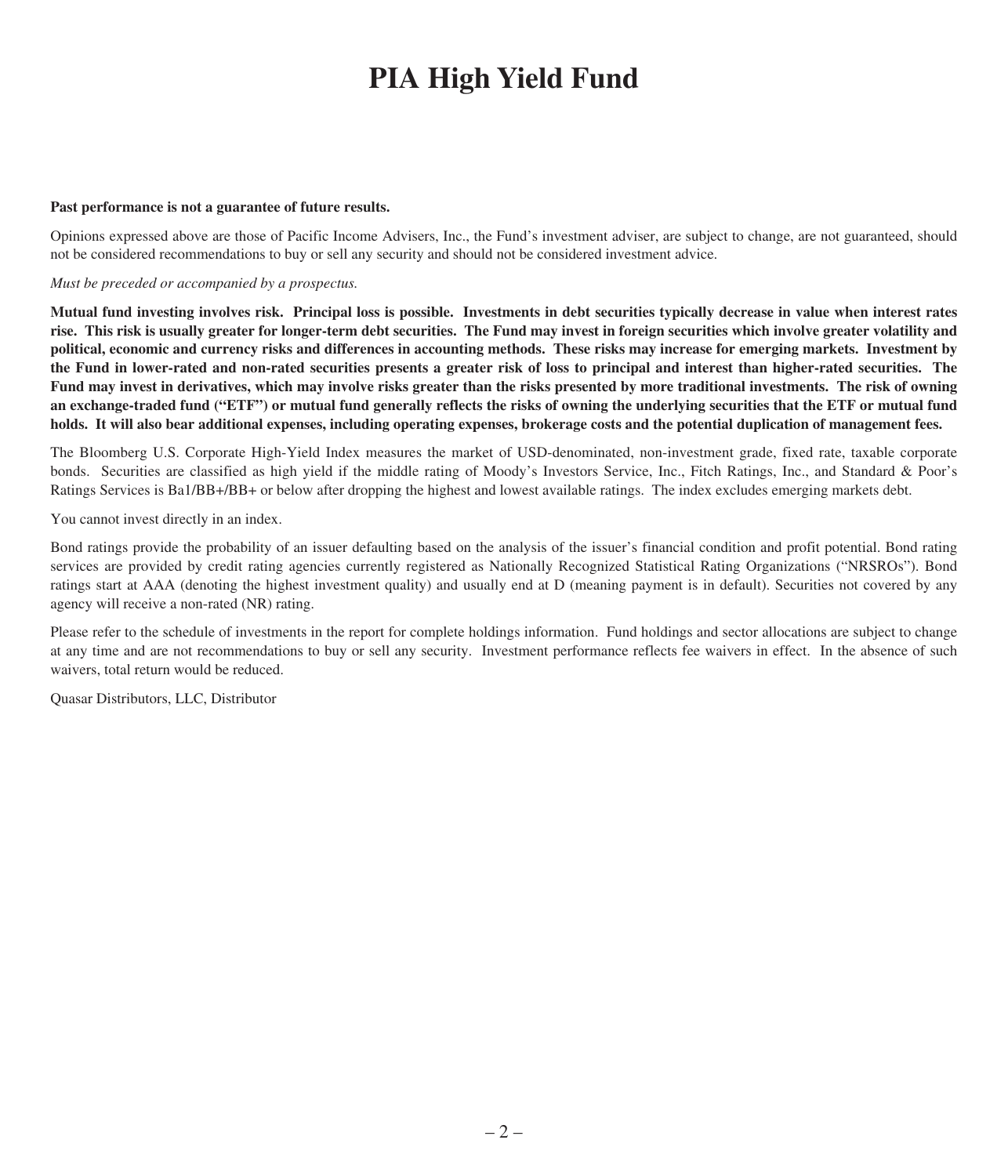

| <b>Average Annual Total Return*</b>       | 1 Year | 5 Year   | 10 Year |
|-------------------------------------------|--------|----------|---------|
| PIA High Yield Fund                       | 7.85%  | $6.22\%$ | 6.73%   |
| Bloomberg U.S. Corporate High-Yield Index | 5.29%  | $6.29\%$ | 6.91\%  |

*Performance data quoted represents past performance; past performance does not guarantee future results. The* investment return and principal value of an investment will fluctuate so that an investor's shares, when redeemed, may be worth more or less than their original cost. Current performance of the Fund may be lower or higher than the performance quoted. Performance data current to the most recent month end may be obtained by calling 1-800-251-1970.

This chart illustrates the performance of a hypothetical \$10,000 investment made in the Fund ten years ago.

Returns reflect the reinvestment of dividends and capital gain distributions. Fee waivers are in effect. In the absence of fee waivers, returns would be reduced. The performance data and graph do not reflect the deduction of taxes that a shareholder may pay on dividends, capital gain distributions, or redemption of Fund shares. This chart does not imply any future performance.

The Bloomberg U.S. Corporate High-Yield Index measures the market of USD-denominated, non-investment grade, fixed-rate, taxable corporate bonds. Securities are classified as high yield if the middle rating of Moody's Investors Service, Inc., Fitch Ratings, Inc., and Standard & Poor's Ratings Services is Ba1/BB+/BB+ or below after dropping the highest and lowest available ratings. The index excludes emerging markets debt.

Indices do not incur expenses and are not available for investment.

\* Average Annual Total Return represents the average change in account value over the periods indicated.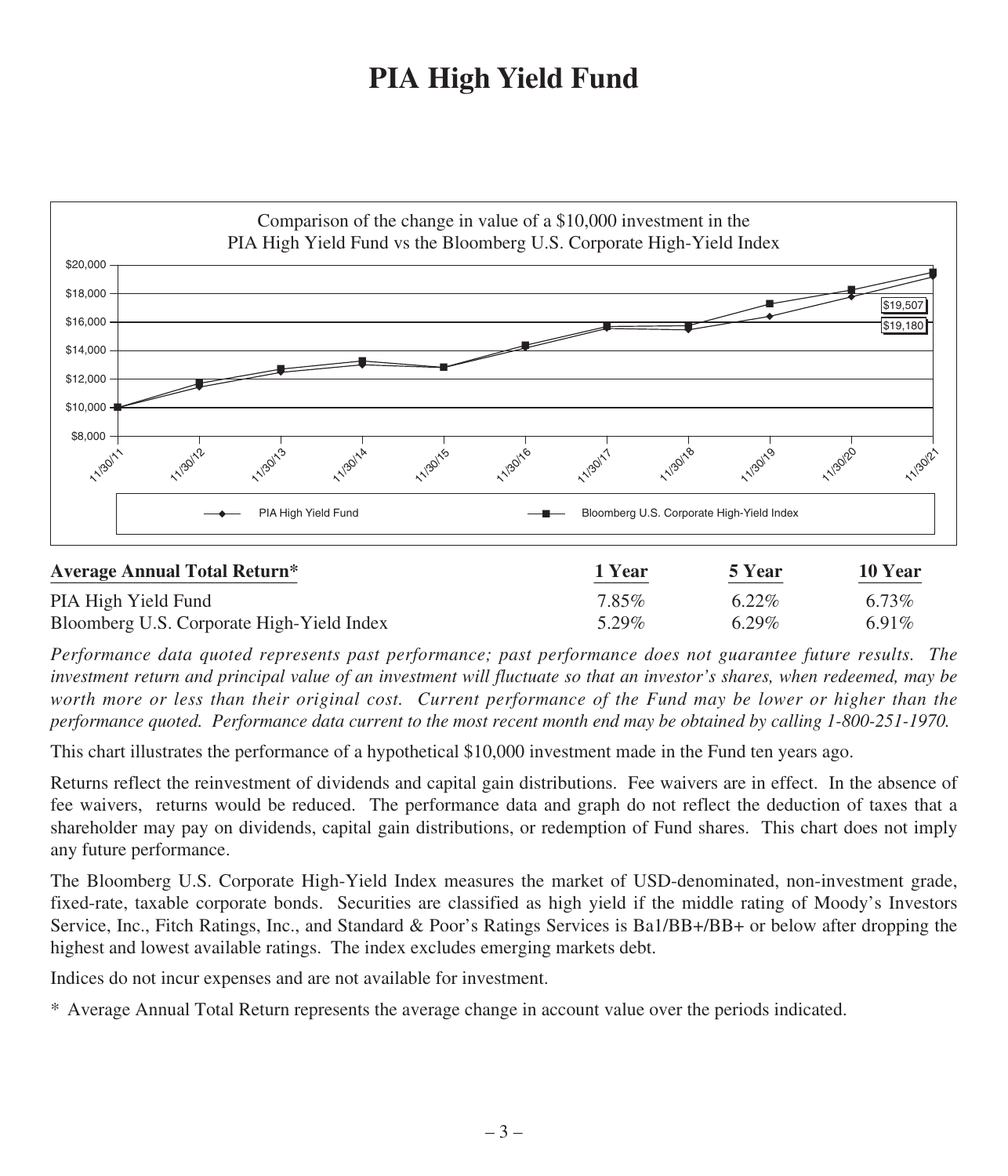*Expense Example – November 30, 2021 (Unaudited)*

As a shareholder of a mutual fund, you incur two types of costs: (1) transaction costs, including sales charges (loads) on purchase payments, redemption fees, and exchange fees, and (2) ongoing costs, including management fees, distribution and/or service fees, and other fund expenses. This Example is intended to help you understand your ongoing costs (in dollars) of investing in the Fund and to compare these costs with the ongoing costs of investing in other mutual funds. The Example is based on an investment of \$1,000 invested at the beginning of the period and held for the entire period (6/1/21 – 11/30/21).

#### **Actual Expenses**

The first line of the table below provides information about actual account values and actual expenses. Although the Fund charges no sales loads or transaction fees, you will be assessed fees for outgoing wire transfers, returned checks, and stop payment orders at prevailing rates charged by U.S. Bancorp Fund Services, LLC, the Fund's transfer agent. The Example below includes, but is not limited to, management fees, fund accounting, custody and transfer agent fees. You may use the information in the first line, together with the amount you invested, to estimate the expenses that you paid over the period. Simply divide your account value by \$1,000 (for example, an \$8,600 account value divided by  $$1,000 = 8.6$ ), then multiply the result by the number in the first line under the heading entitled "Expenses Paid During" Period'' to estimate the expenses you paid on your account during this period.

#### **Hypothetical Example for Comparison Purposes**

The second line of the table below provides information about hypothetical account values and hypothetical expenses based on the Fund's actual expense ratio and an assumed rate of return of 5% per year before expenses, which is different from the Fund's actual returns. The hypothetical account values and expenses may not be used to estimate the actual ending account balance or expenses you paid for the period. You may use this information to compare the ongoing costs of investing in the Fund and other funds. To do so, compare this 5% hypothetical example with the 5% hypothetical examples that appear in the shareholder reports of the other funds. Please note that the expenses shown in the table are meant to highlight your ongoing costs only and do not reflect any transaction costs, such as sales charges (loads), redemption fees, or exchange fees. Therefore, the second line of the table is useful in comparing ongoing costs only, and will not help you determine the relative total costs of owning different funds. In addition, if these transaction costs were included, your costs would have been higher.

|                                          |                     |            | <b>Beginning Account Ending Account Expenses Paid During</b> |
|------------------------------------------|---------------------|------------|--------------------------------------------------------------|
|                                          | <b>Value 6/1/21</b> |            | Value $11/30/21$ Period $6/1/21 - 11/30/21$ <sup>*</sup>     |
| Actual                                   | \$1,000.00          | \$1,011.70 | \$4.34                                                       |
| Hypothetical (5% return before expenses) | \$1,000.00          | \$1,020.76 | \$4.36                                                       |

\* Expenses are equal to the Fund's annualized expense ratio, multiplied by the average account value over the period, multiplied by 183 (days in most recent fiscal half-year) / 365 days to reflect the one-half year expense. The annualized expense ratio of the Fund is 0.86%.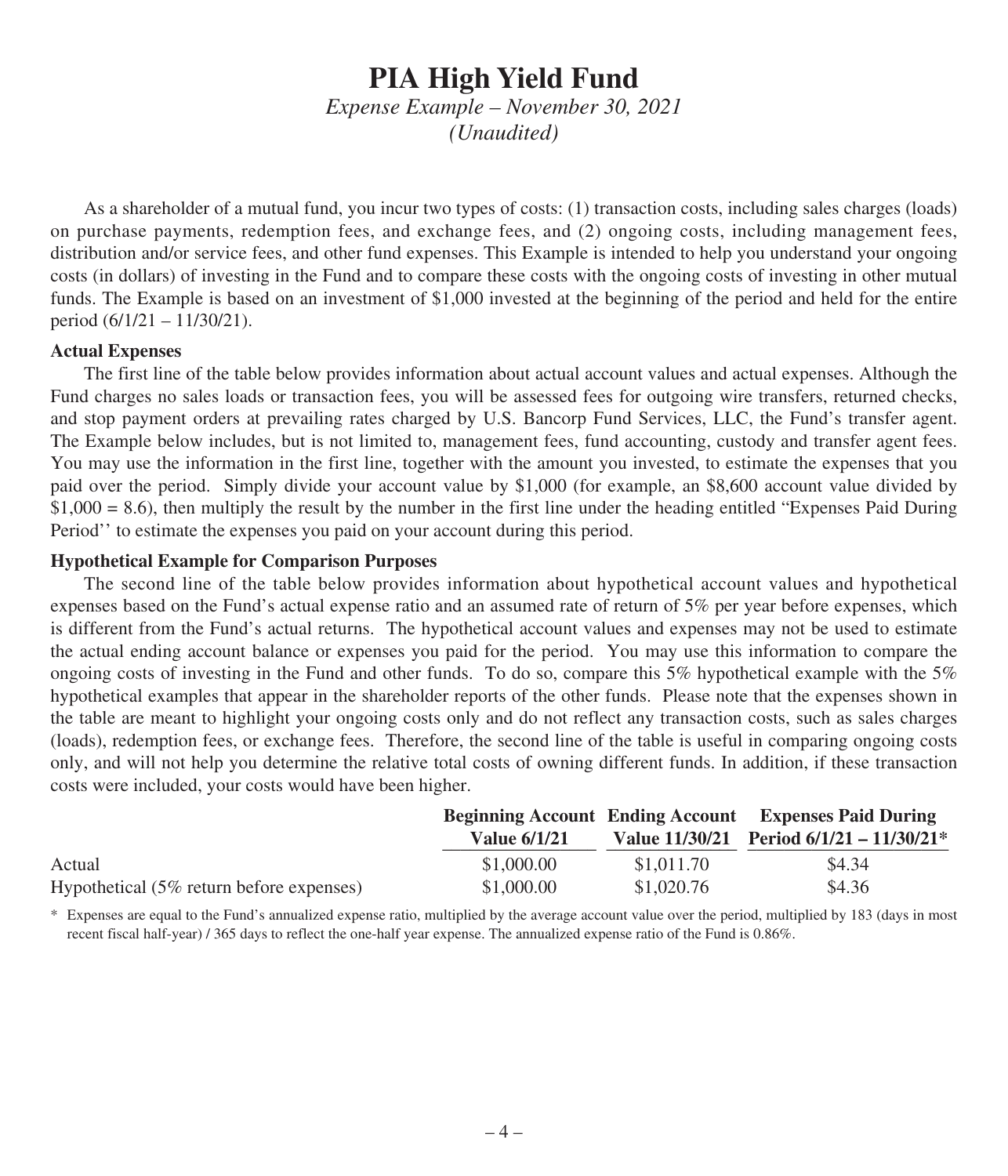*Allocation of Portfolio Assets – November 30, 2021 (Unaudited)*

### **Investments by Sector**

As a Percentage of Total Investments

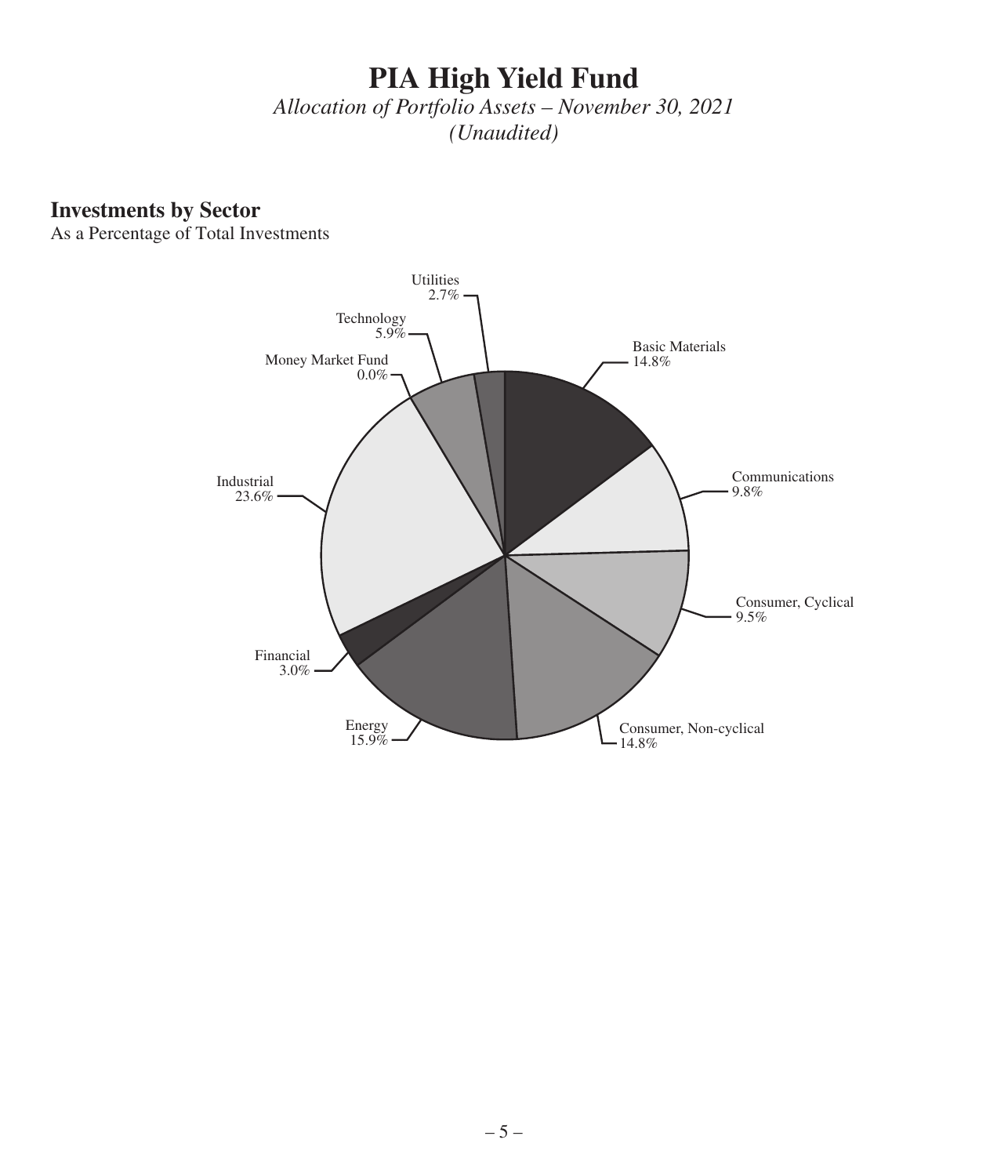*Schedule of Investments – November 30, 2021*

| Shares/<br>Principal Amount                  |                                                                                                                 | Value                           | Principal Amount                                                                                              |                                                                                                                              | Value                |
|----------------------------------------------|-----------------------------------------------------------------------------------------------------------------|---------------------------------|---------------------------------------------------------------------------------------------------------------|------------------------------------------------------------------------------------------------------------------------------|----------------------|
|                                              | <b>COMMON STOCKS 0.3%</b>                                                                                       |                                 | Auto Parts & Equipment 3.3% (continued)                                                                       |                                                                                                                              |                      |
| <b>Building Materials 0.3%</b>               | 2,996 Northwest Hardwoods (e) (f) $\ldots$ \$                                                                   | 173,768                         | \$750,000                                                                                                     | Titan International, Inc.<br>7.00%, due $4/30/28$                                                                            | 771,                 |
| <b>Total Common Stocks</b>                   | $(\text{cost } $137,017) \dots \dots \dots \dots \dots \dots \dots$                                             | 173,768                         | Building & Construction 1.1%                                                                                  |                                                                                                                              | 2,021,               |
|                                              | <b>CORPORATE BONDS 96.8%</b>                                                                                    |                                 |                                                                                                               | <b>Brundage-Bone Concrete</b>                                                                                                |                      |
| Advertising 1.0%                             | Clear Channel Outdoor                                                                                           |                                 | 650,000                                                                                                       | Pumping Holdings, Inc.<br>6.00%, due $2/1/26$ (a) $\ldots$                                                                   | 675,4                |
| \$600,000                                    | Holdings, Inc.<br>7.75%, due $4/15/28$ (a)                                                                      | 626,813                         | <b>Building - Heavy Construction 2.3%</b><br>725,000                                                          | <b>IEA Energy Services LLC</b><br>6.625%, due $8/15/29$ (a)                                                                  | 704,                 |
| <b>Advertising Sales 1.0%</b>                | Outfront Media Capital LLC /<br>Outfront Media Capital Corp.                                                    |                                 | 650,000                                                                                                       | Railworks Holdings LP /<br>Railworks Rally, Inc.<br>8.25%, due $11/15/28$ (a)                                                | 662,                 |
| 600,000                                      | 4.25%, due $1/15/29$ (a)                                                                                        | 584,175                         |                                                                                                               |                                                                                                                              | 1,367,               |
| Aerospace/Defense 2.3%<br>700,000<br>700,000 | F-Brasile SpA/<br>F-Brasile US LLC<br>7.375\%, due $8/15/26$ (a)<br>Triumph Group, Inc.<br>7.75%, due $8/15/25$ | 687,547<br>696,612<br>1,384,159 | <b>Building Materials 3.3%</b><br>APi Group DE, Inc.<br>625,000<br>CP Atlas Buyer, Inc.<br>650,000<br>750,000 | 4.125%, due $7/15/29$ (a)<br>7.00%, due $12/1/28$ (a)<br><b>SRM Escrow Issuer LLC</b><br>6.00%, due $11/1/28$ (a) $\ldots$ . | 613,<br>625,<br>777, |
| Appliances 1.3%                              |                                                                                                                 |                                 |                                                                                                               |                                                                                                                              | 2,015,               |
| 750,000                                      | <b>WASH Multifamily</b><br>Acquisition, Inc.<br>5.75%, due $4/15/26$ (a)                                        | 773,955                         | Chemicals - Diversified 5.2%<br>500,000                                                                       | Innophos Holdings, Inc.<br>9.375\%, due $2/15/28$ (a)                                                                        | 539,                 |
| 550,000                                      | <b>Auto Manufacturers 0.9%</b><br>PM General Purchaser LLC<br>9.50%, due $10/1/28$ (a)                          | 568,796                         | Iris Holdings, Inc.<br>350,000                                                                                | 8.75% Cash or 9.50% PIK,<br>due $2/15/26$ (a) (c)                                                                            | 353,                 |
|                                              | Auto Parts & Equipment 3.3%<br>Dealer Tire LLC /<br>DT Issuer LLC                                               |                                 | 510,000                                                                                                       | LSF11 A5 HoldCo LLC<br>6.625%, due $10/15/29$ (a)<br>Polar US Borrower LLC /                                                 | 502,                 |
| 650,000<br>600,000                           | 8.00%, due $2/1/28$ (a) $\ldots \ldots$<br>Dornoch Debt Merger Sub, Inc.<br>6.625\%, due 10/15/29 (a) $\dots$   | 661,277<br>588,750              | Group, Inc.<br>825,000                                                                                        | Schenectady International<br>6.75%, due $5/15/26$ (a)                                                                        | 802,                 |

| Principal Amount               |                                                                      | Value                      |
|--------------------------------|----------------------------------------------------------------------|----------------------------|
|                                | Auto Parts & Equipment 3.3% (continued)<br>Titan International, Inc. |                            |
| \$750,000                      | 7.00%, due $4/30/28$                                                 | \$<br>771,788<br>2,021,815 |
|                                | <b>Building &amp; Construction 1.1%</b>                              |                            |
|                                | <b>Brundage-Bone Concrete</b>                                        |                            |
|                                | Pumping Holdings, Inc.                                               |                            |
| 650,000                        | 6.00%, due $2/1/26$ (a) $\ldots \ldots$                              | 675,490                    |
|                                | <b>Building – Heavy Construction 2.3%</b>                            |                            |
|                                | <b>IEA Energy Services LLC</b>                                       |                            |
| 725,000                        | 6.625%, due $8/15/29$ (a)                                            | 704,889                    |
|                                | Railworks Holdings LP/                                               |                            |
|                                | Railworks Rally, Inc.                                                |                            |
| 650,000                        | 8.25%, due $11/15/28$ (a)                                            | 662,152                    |
|                                |                                                                      | 1,367,041                  |
| <b>Building Materials 3.3%</b> |                                                                      |                            |
|                                | APi Group DE, Inc.                                                   |                            |
| 625,000                        | 4.125%, due $7/15/29$ (a)                                            | 613,234                    |
|                                | CP Atlas Buyer, Inc.                                                 |                            |
| 650,000                        | 7.00%, due $12/1/28$ (a) $\ldots$                                    | 625,164                    |
|                                | <b>SRM Escrow Issuer LLC</b>                                         |                            |
| 750,000                        | 6.00%, due $11/1/28$ (a)                                             | 777,180                    |
|                                |                                                                      | 2,015,578                  |
|                                | Chemicals – Diversified 5.2%                                         |                            |
|                                | Innophos Holdings, Inc.                                              |                            |
| 500,000                        | 9.375%, due $2/15/28$ (a)                                            | 539,598                    |
|                                | Iris Holdings, Inc.                                                  |                            |
| 350,000                        | 8.75% Cash or 9.50% PIK,                                             |                            |
|                                | due $2/15/26$ (a) (c)                                                | 353,355                    |
|                                | LSF11 A5 HoldCo LLC                                                  |                            |
| 510,000                        | 6.625%, due $10/15/29$ (a)                                           | 502,235                    |
|                                | Polar US Borrower LLC /                                              |                            |
|                                | Schenectady International                                            |                            |
|                                | Group, Inc.                                                          |                            |
| 825,000                        | 6.75%, due $5/15/26$ (a)                                             | 802,923                    |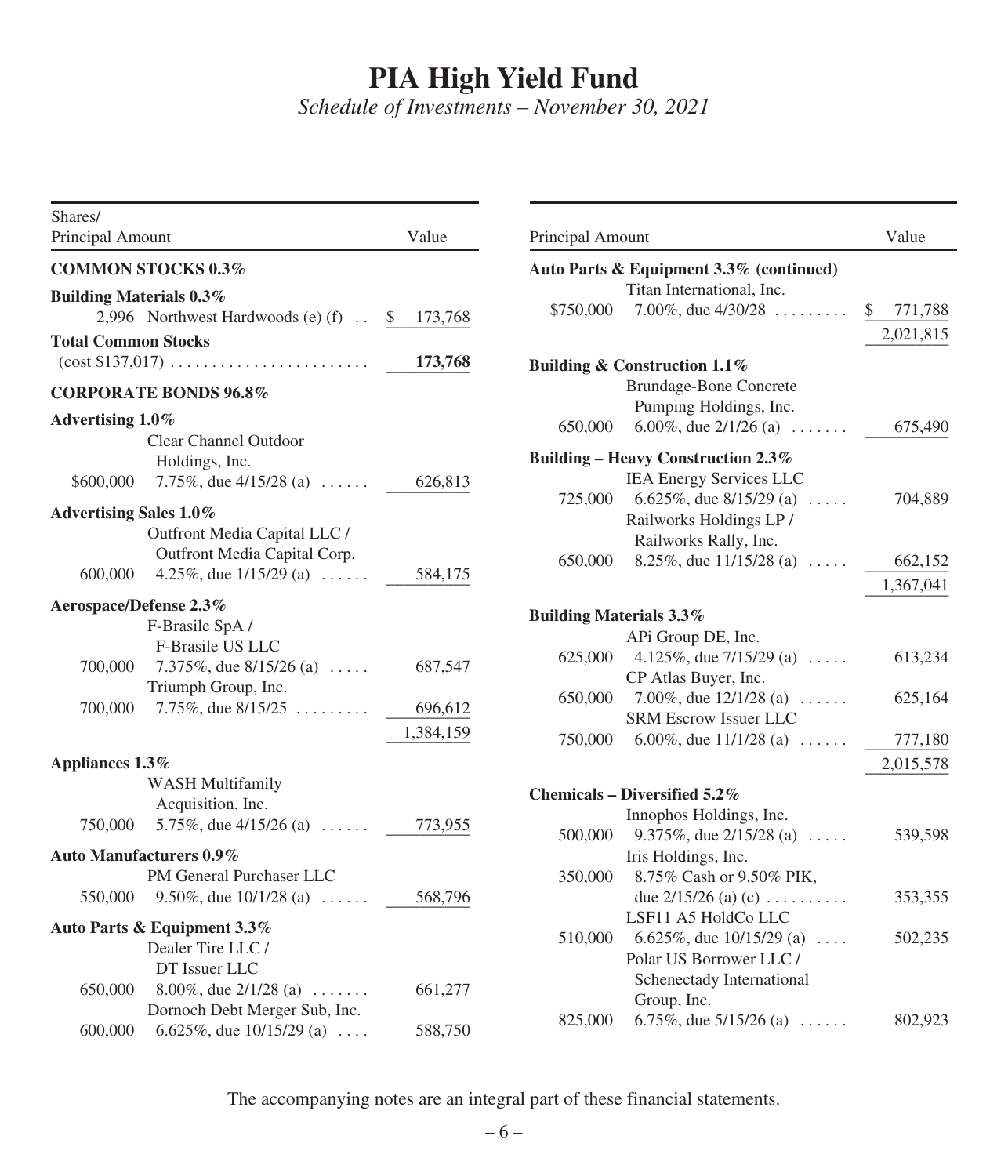*Schedule of Investments – November 30, 2021 (continued)*

| Principal Amount              |                                                                                                                              | Value                                | Principal Amount   |                                                                                                                                                      | Value                |
|-------------------------------|------------------------------------------------------------------------------------------------------------------------------|--------------------------------------|--------------------|------------------------------------------------------------------------------------------------------------------------------------------------------|----------------------|
| \$500,000<br>475,000          | Chemicals - Diversified 5.2% (continued)<br>SCIH Salt Holdings, Inc.<br>4.875%, due $5/1/28$ (a)<br>6.625%, due $5/1/29$ (a) | 474,794<br>S<br>443,593<br>3,116,498 | \$175,000          | <b>Containers and Packaging 0.3%</b><br>Pactiv Evergreen Group Issuer<br>LLC / Pactiv Evergreen<br>Group Issuer, Inc.<br>4.375\%, due $10/15/28$ (a) | <sup>S</sup><br>170. |
|                               | Chemicals – Plastics $1.1\%$                                                                                                 |                                      |                    | Diversified Financial Services 1.2%                                                                                                                  |                      |
|                               | Neon Holdings, Inc.                                                                                                          |                                      |                    | VistaJet Malta Finance PLC /                                                                                                                         |                      |
| 650,000                       | 10.125\%, due 4/1/26 (a) $\dots$ .                                                                                           | 691,236                              |                    | XO Management Holding, Inc.                                                                                                                          |                      |
|                               | Chemicals - Specialty 4.4%                                                                                                   |                                      | 650,000            | 10.50%, due $6/1/24$ (a) $\dots$ .                                                                                                                   | 696,                 |
|                               | EverArc Escrow Sarl                                                                                                          |                                      |                    | Diversified Manufacturing 0.4%                                                                                                                       |                      |
| 700,000                       | 5.00%, due $10/30/29$ (a)                                                                                                    | 683,330                              |                    | FXI Holdings, Inc.                                                                                                                                   |                      |
|                               | Herens Holdco Sarl                                                                                                           |                                      | 197,000            | 12.25\%, due $11/15/26$ (a)                                                                                                                          | 220,                 |
| 750,000                       | 4.75%, due $5/15/28$ (a)                                                                                                     | 730,459                              | Electronics 1.2%   |                                                                                                                                                      |                      |
|                               | <b>SCIL IV LLC / SCIL</b>                                                                                                    |                                      |                    | Atkore, Inc.                                                                                                                                         |                      |
|                               | <b>USA Holdings LLC</b>                                                                                                      |                                      | 700,000            | 4.25%, due $6/1/31$ (a)                                                                                                                              | 703,                 |
| 650,000                       | 5.375%, due $11/1/26$ (a)<br>Unifrax Escrow Issuer Corp.                                                                     | 658,734                              |                    | Engineering & Construction 1.1%                                                                                                                      |                      |
| 650,000                       | 5.25%, due $9/30/28$ (a)                                                                                                     | 640,047                              |                    | Artera Services LLC                                                                                                                                  |                      |
|                               |                                                                                                                              | 2,712,570                            | 650,000            | 9.033%, due $12/4/25$ (a)                                                                                                                            | 654,                 |
|                               |                                                                                                                              |                                      |                    | <b>Enterprise Software &amp; Services 2.5%</b>                                                                                                       |                      |
|                               | <b>Commercial Services 6.0%</b>                                                                                              |                                      |                    | Helios Software Holdings, Inc. /                                                                                                                     |                      |
| 450,000                       | Alta Equipment Group, Inc.<br>5.625%, due $4/15/26$ (a)                                                                      | 460,724                              |                    | <b>ION</b> Corporate Solutions                                                                                                                       |                      |
|                               | CPI Acquisition, Inc.                                                                                                        |                                      |                    | Finance Sarl                                                                                                                                         |                      |
| 750,000                       | 8.625\%, due $3/15/26$ (a)                                                                                                   | 798,250                              | 875,000            | 4.625%, due $5/1/28$ (a)                                                                                                                             | 863.                 |
|                               | Metis Merger Sub LLC                                                                                                         |                                      |                    | Rocket Software, Inc.                                                                                                                                |                      |
| 625,000                       | 6.50\%, due $5/15/29$ (a)                                                                                                    | 611,988                              | 700,000            | 6.50%, due $2/15/29$ (a) $\ldots$ .                                                                                                                  | 659,                 |
|                               | NESCO Holdings II, Inc.                                                                                                      |                                      |                    |                                                                                                                                                      | 1,522,               |
| 800,000                       | 5.50%, due $4/15/29$ (a)                                                                                                     | 813,160                              | Entertainment 1.2% |                                                                                                                                                      |                      |
|                               | StoneMor, Inc.                                                                                                               |                                      |                    | <b>Premier Entertainment</b>                                                                                                                         |                      |
| 875,000                       | 8.50%, due $5/15/29$ (a)                                                                                                     | 902,658                              |                    | Sub LLC / Premier                                                                                                                                    |                      |
|                               |                                                                                                                              | 3,586,780                            |                    | Entertainment Finance Corp.                                                                                                                          |                      |
| <b>Consumer Services 1.1%</b> |                                                                                                                              |                                      | 700,000            | 5.875\%, due $9/1/31$ (a)                                                                                                                            | 703,                 |
|                               | Cimpress Plc                                                                                                                 |                                      |                    | <b>Environmental Control 0.7%</b>                                                                                                                    |                      |
| 650,000                       | 7.00%, due $6/15/26$ (a)                                                                                                     | 673.309                              |                    | Tervita Corp.                                                                                                                                        |                      |
|                               |                                                                                                                              |                                      |                    |                                                                                                                                                      |                      |

| Principal Amount   |                                                                                           | Value     |
|--------------------|-------------------------------------------------------------------------------------------|-----------|
|                    | Containers and Packaging 0.3%<br>Pactiv Evergreen Group Issuer<br>LLC / Pactiv Evergreen  |           |
| \$175,000          | Group Issuer, Inc.<br>4.375\%, due 10/15/28 (a) $\dots$ \$                                | 170,386   |
|                    | Diversified Financial Services 1.2%                                                       |           |
| 650,000            | VistaJet Malta Finance PLC /<br>XO Management Holding, Inc.<br>10.50%, due $6/1/24$ (a)   | 696,894   |
|                    |                                                                                           |           |
|                    | Diversified Manufacturing 0.4%<br>FXI Holdings, Inc.                                      |           |
| 197,000            | 12.25%, due $11/15/26$ (a)                                                                | 220,944   |
| Electronics 1.2%   |                                                                                           |           |
| 700,000            | Atkore, Inc.<br>4.25%, due $6/1/31$ (a)                                                   | 703,003   |
|                    | Engineering & Construction $1.1\%$                                                        |           |
| 650,000            | Artera Services LLC<br>9.033%, due $12/4/25$ (a)                                          | 654,794   |
|                    | <b>Enterprise Software &amp; Services 2.5%</b>                                            |           |
|                    | Helios Software Holdings, Inc. /<br><b>ION Corporate Solutions</b><br><b>Finance Sarl</b> |           |
| 875,000            | 4.625\%, due $5/1/28$ (a)<br>Rocket Software, Inc.                                        | 863,433   |
| 700,000            | 6.50%, due $2/15/29$ (a)                                                                  | 659,229   |
|                    |                                                                                           | 1,522,662 |
| Entertainment 1.2% |                                                                                           |           |
|                    | <b>Premier Entertainment</b><br>Sub LLC / Premier<br>Entertainment Finance Corp.          |           |
|                    | 700,000 5.875%, due 9/1/31 (a) $\dots$                                                    | 703,668   |
|                    | <b>Environmental Control 0.7%</b>                                                         |           |
|                    | Tervita Corp.                                                                             |           |
| 358,000            | 11.00%, due $12/1/25$ (a)                                                                 | 410,912   |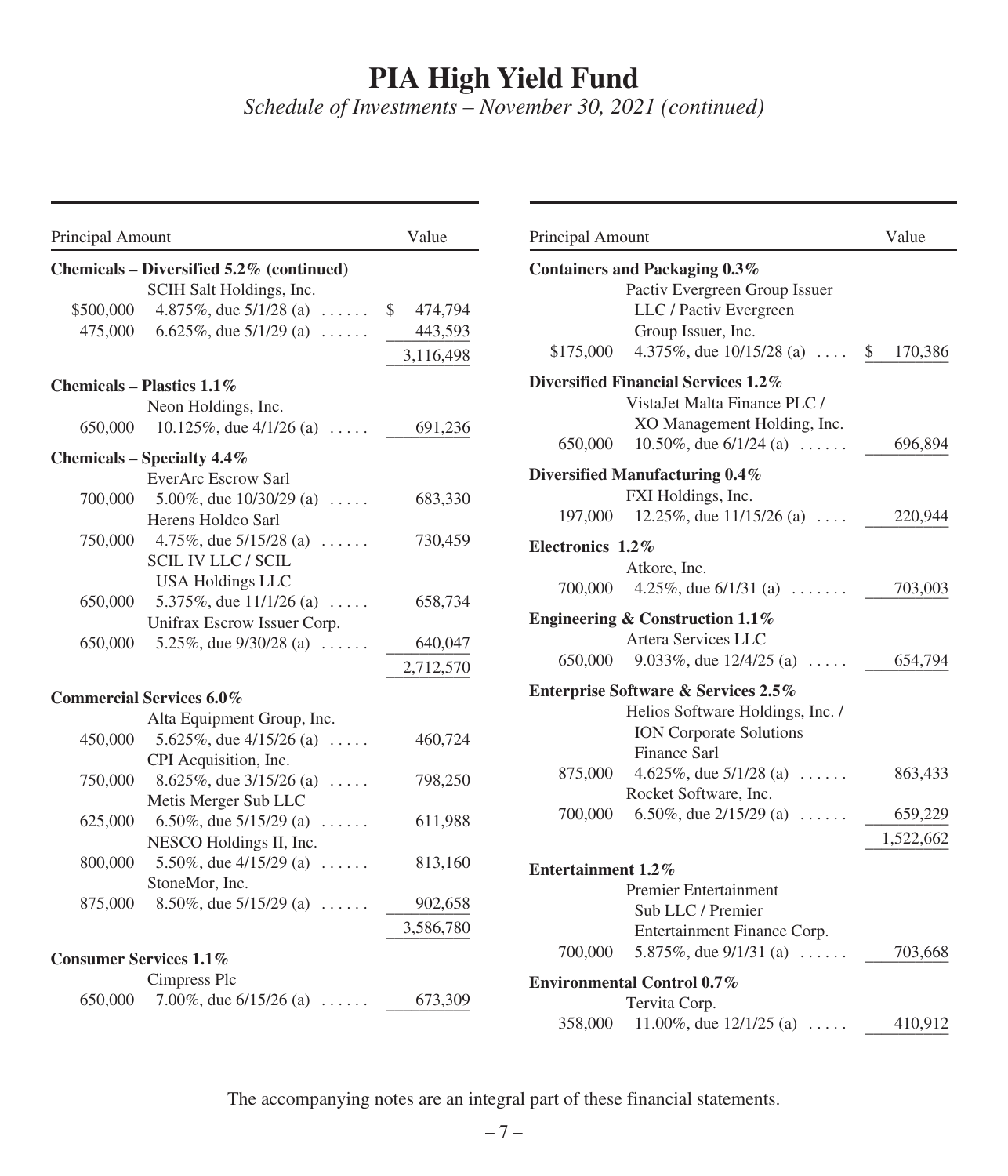*Schedule of Investments – November 30, 2021 (continued)*

| Principal Amount                                  | Value     | Principal Amount                         | Value      |
|---------------------------------------------------|-----------|------------------------------------------|------------|
| <b>Financial Services 1.1%</b>                    |           | Machinery Manufacturing 2.4% (continued) |            |
| Arrow Bidco LLC                                   |           | JPW Industries Holding Corp.             |            |
| 9.50%, due $3/15/24$ (a)  \$ 657,833<br>\$650,000 |           | 9.00%, due $10/1/24$ (a)<br>\$825,000    | \$<br>864, |
| Food and Beverage 0.0%                            |           | MAI Holdings, Inc.                       |            |
| Dean Foods Co.                                    |           | 9.50%, due $6/1/23$ (a) (e)<br>600,000   | 126,       |
| 6.50%, due $3/15/23$ (a) (d)<br>600,000           | 3,489     |                                          | 1,480,     |
|                                                   |           | <b>Manufactured Goods 2.2%</b>           |            |
| <b>Forest and Paper</b>                           |           | FXI Holdings, Inc.                       |            |
| Products Manufacturing 0.8%                       |           | 7.875%, due $11/1/24$ (a)<br>634,000     | 644,       |
| Schweitzer-Mauduit                                |           | Park-Ohio Industries, Inc.               |            |
| International, Inc.                               |           | 710,000<br>6.625\%, due $4/15/27$        | 658,       |
| 6.875\%, due $10/1/26$ (a)<br>475,000             | 490,768   |                                          | 1,302,     |
| Healthcare – Services 2.8%                        |           |                                          |            |
| Akumin Escrow, Inc.                               |           | <b>Marine Transportation 0.7%</b>        |            |
| 7.50%, due $8/1/28$ (a)<br>650,000                | 607,107   | Altera Infrastructure LP/Teekay          |            |
| Hadrian Merger Sub, Inc.                          |           | Offshore Finance Corp.                   |            |
| 8.50%, due $5/1/26$ (a)<br>349,000                | 358,060   | 8.50%, due $7/15/23$ (a)<br>750,000      | 412,       |
| ModivCare Escrow Issuer, Inc.                     |           | Media $0.8\%$                            |            |
| 5.00%, due $10/1/29$ (a)<br>725,000               | 720,410   | Univision Communications, Inc.           |            |
|                                                   | 1,685,577 | 4.50%, due $5/1/29$ (a)<br>475,000       | 475.       |
| Household Products/Warehouse 1.3%                 |           |                                          |            |
| Kronos Acquisition                                |           | Metals and Mining 2.4%                   |            |
| Holdings, Inc. /                                  |           | SunCoke Energy, Inc.                     |            |
| KIK Custom Products, Inc.                         |           | 4.875%, due $6/30/29$ (a)<br>725,000     | 705,       |
| 5.00%, due $12/31/26$ (a)<br>775,000              | 770.398   | TMS International Corp./DE               |            |
| Industrial – Other $1.2\%$                        |           | 6.25%, due $4/15/29$ (a)<br>750,000      | 754,       |
| Cleaver-Brooks, Inc.                              |           |                                          | 1,460,     |
| 7.875\%, due $3/1/23$ (a)<br>725,000              | 714,324   | Midstream 1.3%                           |            |
|                                                   |           | Rockpoint Gas                            |            |
| Machinery - Farm 1.0%                             |           | Storage Canada Ltd.                      |            |
| OT Merger Corp.                                   |           | 7.00%, due $3/31/23$ (a)<br>800,000      | 794,       |
| 7.875\%, due $10/15/29$ (a)<br>625,000            | 610,797   |                                          |            |
| Machinery - Thermal Process 1.1%                  |           | Office Automation & Equipment 2.4%       |            |
| GrafTech Finance, Inc.                            |           | Pitney Bowes, Inc.                       |            |
| 4.625\%, due $12/15/28$ (a)<br>650,000            | 659,094   | 6.875%, due $3/15/27$ (a)<br>750,000     | 772,       |
|                                                   |           | Xerox Holdings Corp.                     |            |
| <b>Machinery Manufacturing 2.4%</b>               |           | 675,000<br>5.50%, due $8/15/28$ (a)      | 681,       |
| Granite US Holdings Corp.                         |           |                                          | 1,454,     |
| 450,000<br>11.00%, due $10/1/27$ (a)              | 490.145   |                                          |            |

| Principal Amount       |                                          | Value         |
|------------------------|------------------------------------------|---------------|
|                        | Machinery Manufacturing 2.4% (continued) |               |
|                        | JPW Industries Holding Corp.             |               |
| \$825,000              | 9.00%, due $10/1/24$ (a) $\dots$ .       | \$<br>864,468 |
|                        | MAI Holdings, Inc.                       |               |
| 600,000                | 9.50%, due $6/1/23$ (a) (e)              | 126,000       |
|                        |                                          | 1,480,613     |
|                        | <b>Manufactured Goods 2.2%</b>           |               |
|                        | FXI Holdings, Inc.                       |               |
| 634,000                | 7.875%, due $11/1/24$ (a)                | 644,379       |
|                        | Park-Ohio Industries, Inc.               |               |
| 710,000                | 6.625%, due $4/15/27$                    | 658,397       |
|                        |                                          | 1,302,776     |
|                        |                                          |               |
|                        | <b>Marine Transportation 0.7%</b>        |               |
|                        | Altera Infrastructure LP/Teekay          |               |
|                        | Offshore Finance Corp.                   |               |
| 750,000                | 8.50%, due $7/15/23$ (a)<br>.            | 412,500       |
| Media $0.8\%$          |                                          |               |
|                        | Univision Communications, Inc.           |               |
| 475,000                | 4.50%, due $5/1/29$ (a) $\ldots \ldots$  | 475,430       |
| Metals and Mining 2.4% |                                          |               |
|                        | SunCoke Energy, Inc.                     |               |
| 725,000                | 4.875%, due $6/30/29$ (a)                | 705,621       |
|                        | TMS International Corp./DE               |               |
| 750,000                | 6.25\%, due 4/15/29 (a) $\dots$ .        | 754,930       |
|                        |                                          | 1,460,551     |
| Midstream $1.3\%$      |                                          |               |
|                        | Rockpoint Gas                            |               |
|                        |                                          |               |
|                        | Storage Canada Ltd.                      |               |
| 800,000                | 7.00%, due $3/31/23$ (a)                 | 794,628       |
|                        | Office Automation & Equipment 2.4%       |               |
|                        | Pitney Bowes, Inc.                       |               |
| 750,000                | 6.875%, due $3/15/27$ (a)                | 772,499       |
|                        | Xerox Holdings Corp.                     |               |
| 675,000                | 5.50\%, due $8/15/28$ (a)                | 681,554       |
|                        |                                          | 1,454,053     |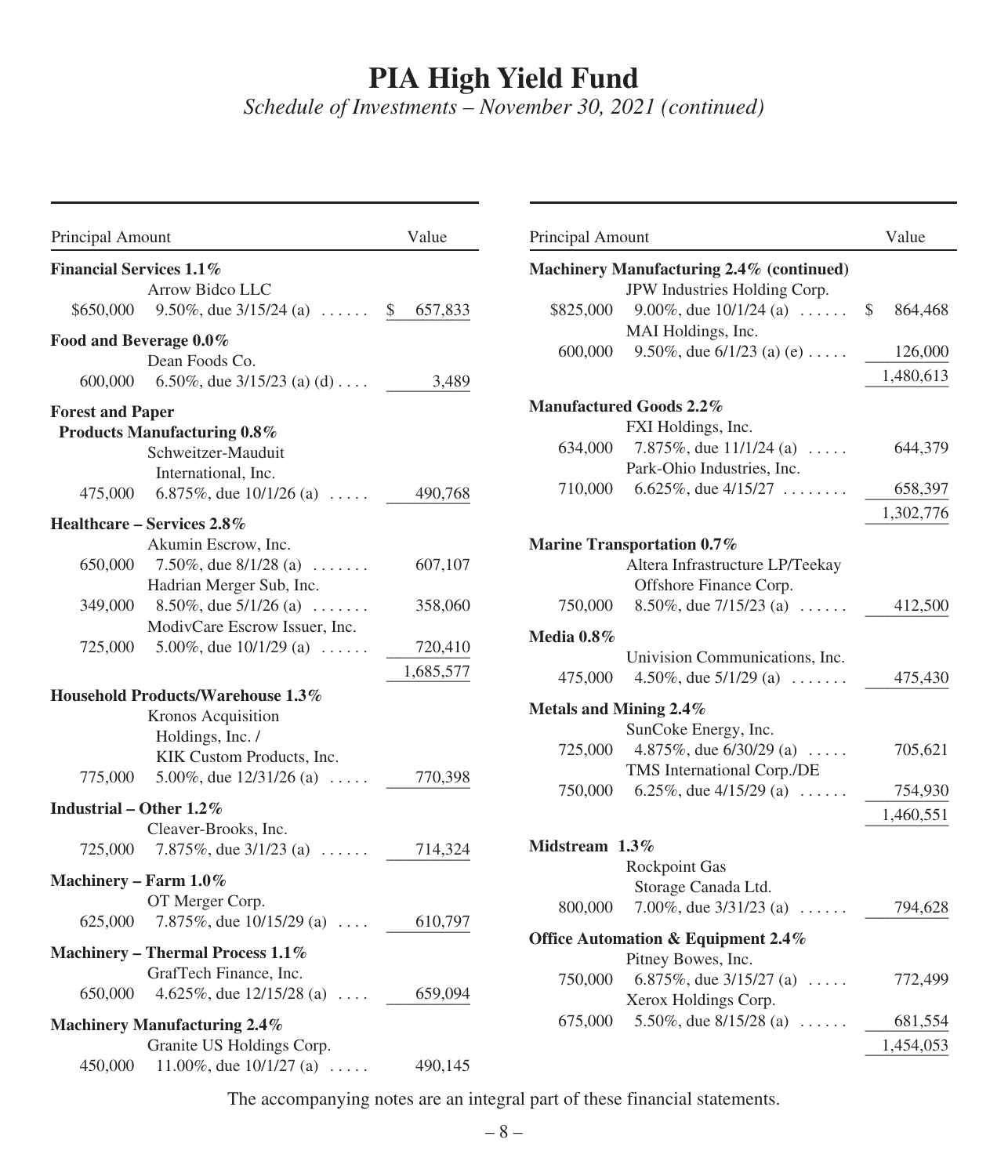*Schedule of Investments – November 30, 2021 (continued)*

| Principal Amount                               | Value                   | Principal Amount                             | Value                |
|------------------------------------------------|-------------------------|----------------------------------------------|----------------------|
| Oil and Gas Services 4.9%                      |                         | Pipelines 8.2% (continued)                   |                      |
| Archrock Partners LP / Archrock                |                         | Martin Midstream                             |                      |
| Partners Finance Corp.                         |                         | Partners LP / Martin                         |                      |
| 6.875\%, due 4/1/27 (a) $\dots$ .<br>\$425,000 | $\mathbb{S}$<br>442,873 | Midstream Finance Corp.                      |                      |
| 175,000<br>6.25%, due $4/1/28$ (a) $\ldots$    | 179,764                 | 11.50%, due $2/28/25$ (a)<br>\$750,000       | 783,<br>$\mathbb{S}$ |
| CSI Compressco LP / CSI                        |                         | NGL Energy Operating LLC /                   |                      |
| Compressco Finance, Inc.                       |                         | NGL Energy Finance Corp.                     |                      |
| 7.50%, due $4/1/25$ (a) $\ldots$<br>775,000    | 786,617                 | 7.50%, due $2/1/26$ (a) $\ldots$<br>700,000  | 700,                 |
| Exterran Energy Solutions LP /                 |                         | Summit Midstream                             |                      |
| EES Finance Corp.                              |                         | Holdings LLC / Summit                        |                      |
| 8.125%, due $5/1/25$<br>650,000                | 604,370                 | Midstream Finance Corp.                      |                      |
| <b>USA</b> Compression                         |                         | 5.75%, due $4/15/25$<br>750,000              | 663.                 |
| Partners LP/USA                                |                         | 625,000<br>8.50%, due $10/15/26$ (a)         | 630,                 |
| Compression Finance Corp.                      |                         | TransMontaigne                               |                      |
| 6.875%, due $4/1/26$<br>315,000                | 321,187                 | Partners LP/TLP                              |                      |
| 6.875%, due $9/1/27$<br>250,000                | 256,986                 | Finance Corp.                                |                      |
| Welltec International ApS                      |                         | 6.125%, due $2/15/26$<br>750,000             | 729,                 |
| 350,000<br>8.25%, due $10/15/26$ (a)           | 355,924                 |                                              | 4,949,               |
|                                                | 2,947,721               |                                              |                      |
|                                                |                         | Publishing and Broadcasting 1.1%             |                      |
| Packaging 1.0%                                 |                         | Salem Media Group, Inc.                      |                      |
| <b>Mauser Packaging</b>                        |                         | 6.75%, due $6/1/24$ (a) $\dots$<br>675,000   | 680,                 |
| Solutions Holding Co.                          |                         | <b>Radio 4.7%</b>                            |                      |
| 620,000<br>5.50\%, due 4/15/24 (a) $\dots$ .   | 621,500                 |                                              |                      |
|                                                |                         | Audacy Capital Corp.                         |                      |
| Paper $1.6\%$                                  |                         | 6.75%, due $3/31/29$ (a)<br>700,000          | 686,                 |
| Clearwater Paper Corp.                         |                         | <b>Beasley Mezzanine</b>                     |                      |
| 4.75%, due $8/15/28$ (a)<br>750,000            | 760,399                 | Holdings LLC                                 |                      |
| Mercer International, Inc.                     |                         | 700,000<br>8.625\%, due $2/1/26$ (a)         | 688,                 |
| 200,000<br>5.125\%, due $2/1/29$               | 197,908                 | Spanish Broadcasting                         |                      |
|                                                | 958,307                 | System, Inc.                                 |                      |
| Pipelines 8.2%                                 |                         | 9.75%, due $3/1/26$ (a)<br>750,000           | 776,                 |
| Genesis Energy LP /                            |                         | Urban One, Inc.                              |                      |
| Genesis Energy Finance Corp.                   |                         | 700,000<br>7.375%, due $2/1/28$ (a) $\ldots$ | 714,                 |
| 75,000<br>8.00%, due $1/15/27$                 | 74,535                  |                                              | 2,864,               |
| 7.75%, due $2/1/28$<br>675,000                 | 661,534                 | Real Estate 0.8%                             |                      |
| <b>ITT Holdings LLC</b>                        |                         | GEO Group, Inc.                              |                      |
|                                                |                         | 5.125%, due $4/1/23$<br>500,000              | 485,                 |
| 725,000<br>6.50%, due $8/1/29$ (a) $\ldots$    | 705,795                 |                                              |                      |

| Principal Amount |                                  | Value         |
|------------------|----------------------------------|---------------|
|                  | Pipelines 8.2% (continued)       |               |
|                  | Martin Midstream                 |               |
|                  | Partners LP / Martin             |               |
|                  | Midstream Finance Corp.          |               |
| \$750,000        | 11.50%, due $2/28/25$ (a)        | \$<br>783,791 |
|                  | NGL Energy Operating LLC /       |               |
|                  | NGL Energy Finance Corp.         |               |
| 700,000          | 7.50%, due $2/1/26$ (a)          | 700,809       |
|                  | Summit Midstream                 |               |
|                  | Holdings LLC / Summit            |               |
|                  | Midstream Finance Corp.          |               |
| 750,000          | 5.75%, due $4/15/25$             | 663,659       |
| 625,000          | 8.50%, due $10/15/26$ (a)        | 630,016       |
|                  | TransMontaigne                   |               |
|                  | Partners LP/TLP                  |               |
|                  | Finance Corp.                    |               |
| 750,000          | 6.125\%, due $2/15/26$           | 729,236       |
|                  |                                  | 4,949,375     |
|                  | Publishing and Broadcasting 1.1% |               |
|                  | Salem Media Group, Inc.          |               |
| 675,000          | 6.75\%, due $6/1/24$ (a)<br>.    | 680,650       |
| Radio $4.7\%$    |                                  |               |
|                  | Audacy Capital Corp.             |               |
| 700,000          | 6.75%, due $3/31/29$ (a)         | 686,508       |
|                  | <b>Beasley Mezzanine</b>         |               |
|                  | Holdings LLC                     |               |
| 700,000          | 8.625%, due $2/1/26$ (a)         | 688,065       |
|                  | Spanish Broadcasting             |               |
|                  | System, Inc.                     |               |
| 750,000          | 9.75%, due $3/1/26$ (a)          | 776,137       |
|                  | Urban One, Inc.                  |               |
| 700,000          | 7.375\%, due $2/1/28$ (a)        | 714,097       |
|                  |                                  | 2,864,807     |
| Real Estate 0.8% |                                  |               |
|                  | GEO Group, Inc.                  |               |
| 500,000          | 5.125\%, due $4/1/23$            | 485,105       |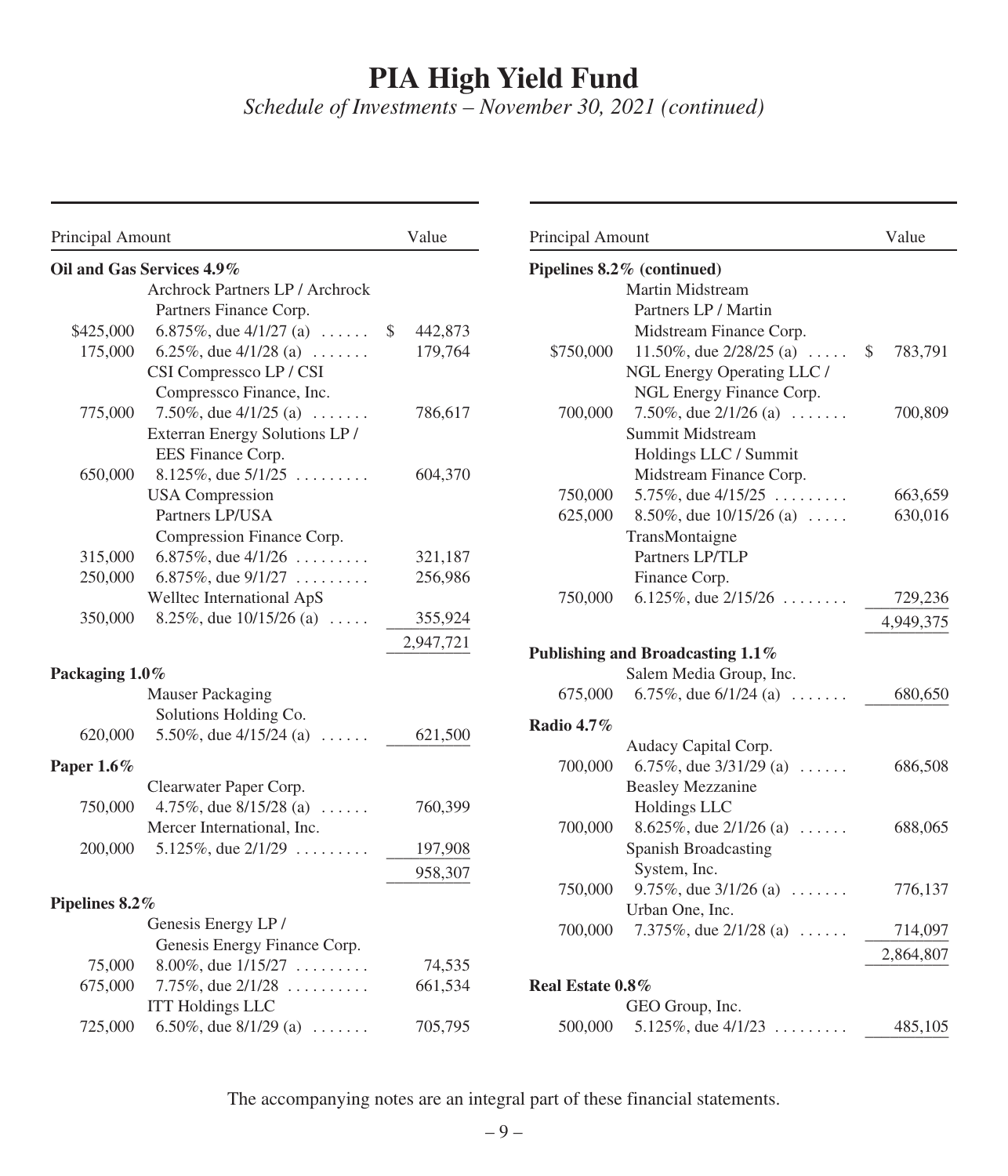*Schedule of Investments – November 30, 2021 (continued)*

| Principal Amount             |                                                                  | Value      |
|------------------------------|------------------------------------------------------------------|------------|
| REITs - Storage 0.9%         |                                                                  |            |
|                              | Iron Mountain, Inc.                                              |            |
| \$550,000                    | 5.00\%, due $7/15/28$ (a)  \$                                    | 559,455    |
|                              | Retail – Office Supplies $1.7\%$                                 |            |
|                              | Staples, Inc.                                                    |            |
| 500,000                      | 7.50%, due $4/15/26$ (a)                                         | 497,188    |
| 600,000                      | 10.75%, due $4/15/27$ (a)                                        | 548,999    |
|                              |                                                                  | 1,046,187  |
|                              | Retail - Propane Distribution 1.1%                               |            |
|                              | Ferrellgas LP/                                                   |            |
|                              | Ferrellgas Finance Corp.                                         |            |
| 700.000                      | 5.875\%, due $4/1/29$ (a)                                        | 650,178    |
|                              | Software and Services 0.8%                                       |            |
|                              | Exela Intermediate                                               |            |
|                              | LLC/Exela Finance, Inc.                                          |            |
| 600,000                      | 10.00%, due $7/15/23$ (a)<br>.                                   | 487,407    |
|                              | Tobacco Manufacturing 1.0%                                       |            |
|                              | Vector Group Ltd.                                                |            |
| 625,000                      | 5.75%, due $2/1/29$ (a) $\ldots \ldots$                          | 595,419    |
|                              | <b>Transportation Services 2.4%</b>                              |            |
|                              | Bristow Group, Inc.                                              |            |
| 750,000                      | 6.875\%, due $3/1/28$ (a)                                        | 757,500    |
|                              | First Student Bidco Inc /                                        |            |
|                              | First Transit Parent, Inc.                                       |            |
| 750,000                      | 4.00%, due $7/31/29$ (a)                                         | 713,959    |
|                              |                                                                  | 1,471,459  |
|                              |                                                                  |            |
| <b>Water 1.3%</b>            |                                                                  |            |
|                              | Solaris Midstream Holdings LLC                                   |            |
| 750.000                      | 7.625\%, due 4/1/26 (a) $\dots$ .                                | 785,708    |
|                              | Wireline Telecommunications Services 0.9%                        |            |
|                              | Intrado Corp.                                                    |            |
| 584,000                      | 8.50%, due $10/15/25$ (a)                                        | 550,341    |
| <b>Total Corporate Bonds</b> |                                                                  |            |
|                              | $(\text{cost } $59,912,828) \dots \dots \dots \dots \dots \dots$ | 58,507,928 |

| Principal Amount/                                                    |               |
|----------------------------------------------------------------------|---------------|
| <b>Shares</b>                                                        | Value         |
| <b>BANK LOANS 0.4%</b>                                               |               |
| <b>Building Materials 0.4%</b>                                       |               |
| Northwest Hardwoods                                                  |               |
| Secured Term Loan                                                    |               |
| \$232,414 7.50\%, due $1/29/26$                                      | S.<br>228,347 |
| <b>Total Bank Loans</b>                                              |               |
| $(\text{cost } \$216,632) \ldots \ldots \ldots \ldots \ldots \ldots$ | 228,347       |
| <b>MONEY MARKET FUND 0.0%</b>                                        |               |
| 749 Fidelity Institutional Money                                     |               |
| Market Government Portfolio –                                        |               |
| Class I, $0.01\%$ (b)                                                | 749           |
| <b>Total Money Market Fund</b>                                       |               |
| $(\text{cost } $749)$                                                | 749           |
| <b>Total Investments</b>                                             |               |
|                                                                      | 58,910,792    |
| Other Assets less Liabilities $\ldots$ 2.5%                          | 1,484,863     |
| <b>TOTAL NET ASSETS</b> $\dots\dots\dots\dots100.0\%$                | \$60,395,655  |
|                                                                      |               |

- (a) Security purchased within the terms of a private placement memorandum, exempt from registration under Rule 144A of the Securities Act of 1933, as amended, and may be sold only to dealers in the program or other "qualified institutional buyers." As of November 30, 2021, the value of these investments was \$52,386,611 or 86.74% of total net assets.
- (b) Rate shown is the 7-day annualized yield as of November 30, 2021.
- (c) Payment-in-kind interest is generally paid by issuing additional par of the security rather than paying cash.
- (d) Security is in default.
- (e) Security valued at fair value using methods determined in good faith by or at the direction of the Board of Trustees of Advisors Series Trust. Value determined using significant unobservable inputs. As of November 30, 2021, the total value of fair valued securities was \$299,768 or 0.50% of total net assets.
- (f) Non-income producing security.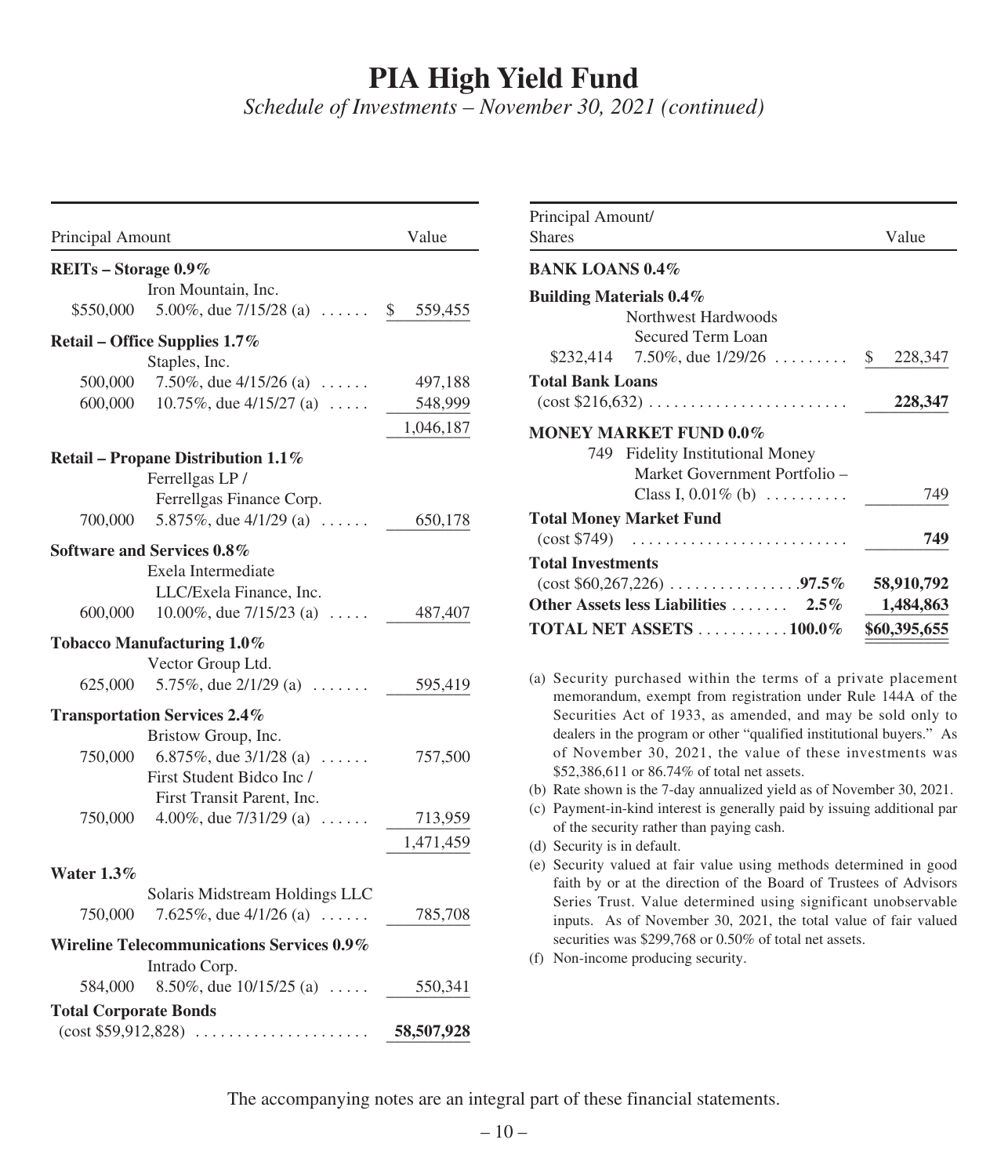*Statement of Assets and Liabilities – November 30, 2021*

#### **Assets:**

| Receivable for fund shares sold $\ldots$ , $\ldots$ , $\ldots$ , $\ldots$ , $\ldots$ , $\ldots$ , $\ldots$ , $\ldots$ , $\ldots$ , $\ldots$ , $\ldots$ , $\ldots$ , $\ldots$ , $\ldots$ , $\ldots$ , $\ldots$ , $\ldots$ , $\ldots$ |         |
|-------------------------------------------------------------------------------------------------------------------------------------------------------------------------------------------------------------------------------------|---------|
|                                                                                                                                                                                                                                     | 669.053 |
|                                                                                                                                                                                                                                     | 978.184 |
|                                                                                                                                                                                                                                     |         |
|                                                                                                                                                                                                                                     |         |

#### **Liabilities:**

| 23,813       |
|--------------|
| 146,000      |
| 8.912        |
| 8.745        |
| 8.938        |
| 21.734       |
| 1.773        |
| 1.367        |
| 3.324        |
| 154          |
| 1.492        |
| 226,252      |
| \$60,395,655 |

#### **Net Assets Consist of:**

| Total distributable deficit (1.651,462) (1,651,462) |  |
|-----------------------------------------------------|--|
|                                                     |  |
|                                                     |  |
|                                                     |  |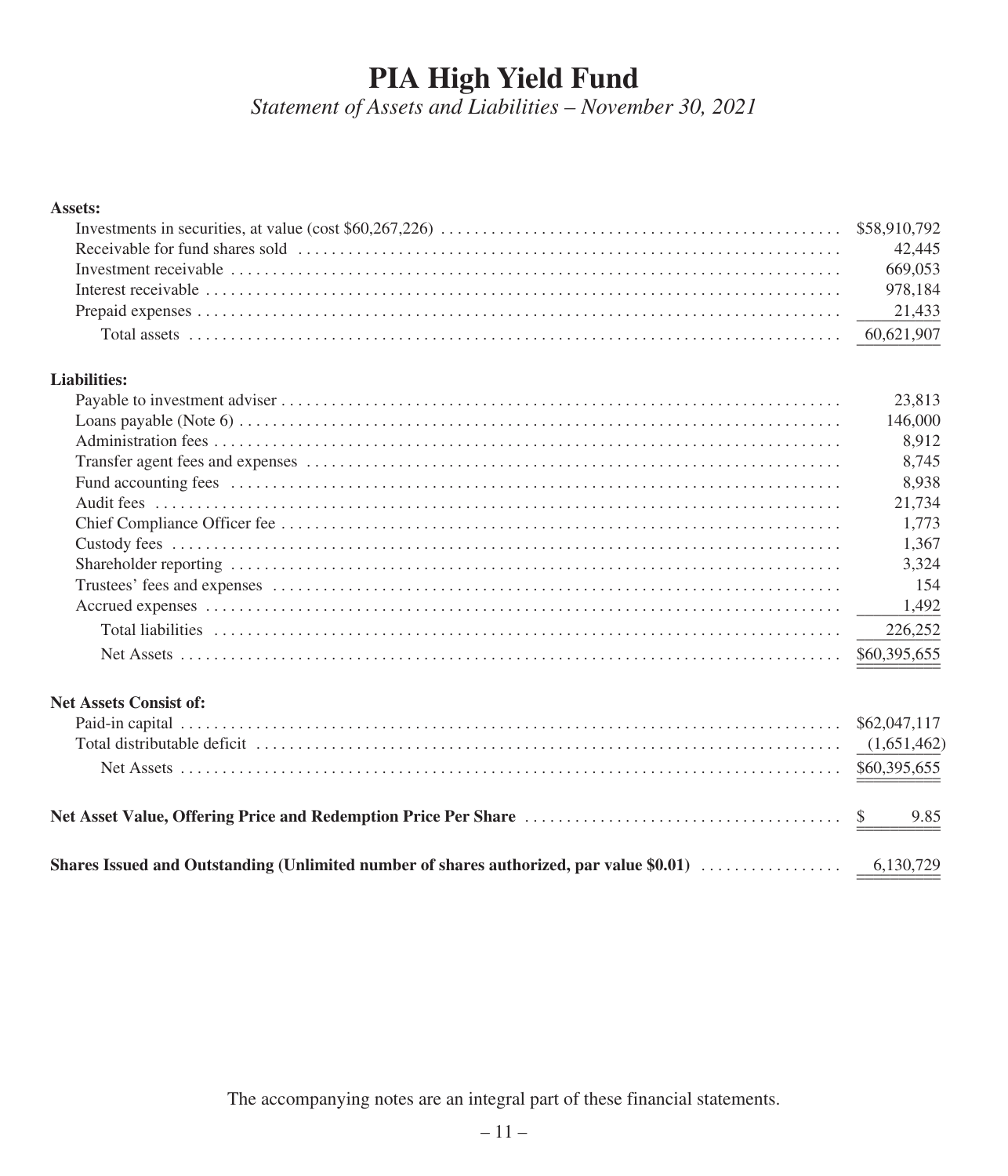*Statement of Operations – Year Ended November 30, 2021*

#### **Investment Income:**

|                  | \$4.414.240 |
|------------------|-------------|
|                  | 4.414.240   |
| <b>Expenses:</b> |             |

| <b>LAP VILOUS</b> |           |
|-------------------|-----------|
|                   | 347,532   |
|                   | 55,843    |
|                   | 55,295    |
|                   | 54,572    |
|                   | 23,370    |
|                   | 21,734    |
|                   | 14,508    |
|                   | 10,939    |
|                   | 8,286     |
|                   | 7.404     |
|                   | 5,697     |
|                   | 5.408     |
|                   | 2.842     |
|                   | -66       |
|                   | 613,496   |
|                   | (70,083)  |
|                   | 543,413   |
|                   | 3.870.827 |
|                   |           |

#### **Realized and Unrealized Gain on Investments:**

| 724.316     |
|-------------|
| 27.863      |
| 752,179     |
| \$4,623,006 |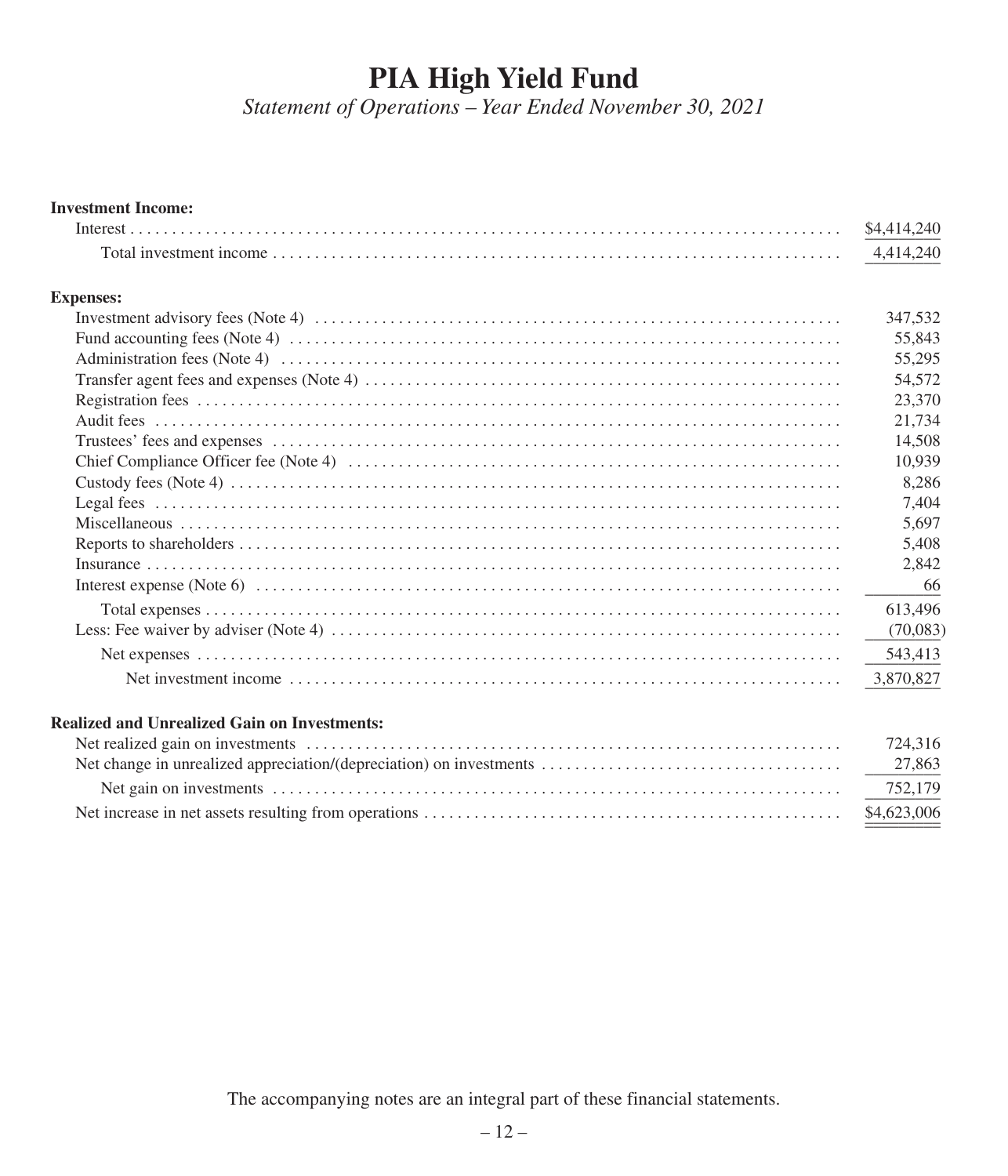*Statements of Changes in Net Assets*

|                                                                     | Year Ended<br>November 30,<br>2021 | Year Ended<br>November 30,<br>2020 |
|---------------------------------------------------------------------|------------------------------------|------------------------------------|
| <b>Increase/(decrease)</b> in Net Assets From                       |                                    |                                    |
| <b>Operations:</b>                                                  |                                    |                                    |
|                                                                     | 3,870,827<br>S.                    | \$3,203,707                        |
| Net increase from payment by affiliate and                          | 724,316                            | (1,225,677)                        |
| administrator due to operational error (Note 10)                    |                                    | 153,625                            |
| Net change in unrealized appreciation/(depreciation) on investments | 27,863                             | 1,857,115                          |
| Net increase in net assets resulting from operations                | 4,623,006                          | 3,988,770                          |
| <b>Distributions Paid to Shareholders:</b>                          |                                    |                                    |
| Net dividends and distributions to shareholders                     | (3,875,270)                        | (3,268,511)                        |
|                                                                     | (3,875,270)                        | (3,268,511)                        |
| <b>Capital Share Transactions:</b>                                  |                                    |                                    |
|                                                                     | 19,445,712                         | 23,959,110                         |
|                                                                     | 1,362,781                          | 1,529,050                          |
|                                                                     | (16,270,863)                       | (23, 184, 286)                     |
| Net increase in net assets from capital share transactions          | 4,537,630                          | 2,303,874                          |
|                                                                     | 5,285,366                          | 3,024,133                          |
|                                                                     | 55,110,289                         | 52,086,156                         |
|                                                                     | \$60,395,655                       | \$55,110,289                       |
| <b>Transactions in Shares:</b>                                      |                                    |                                    |
|                                                                     | 1,942,276                          | 2,617,677                          |
| Shares issued on reinvestment of distributions                      | 136,250                            | 166,959                            |
|                                                                     | (1,623,400)                        | (2,527,306)                        |
|                                                                     | 455,126                            | 257,330                            |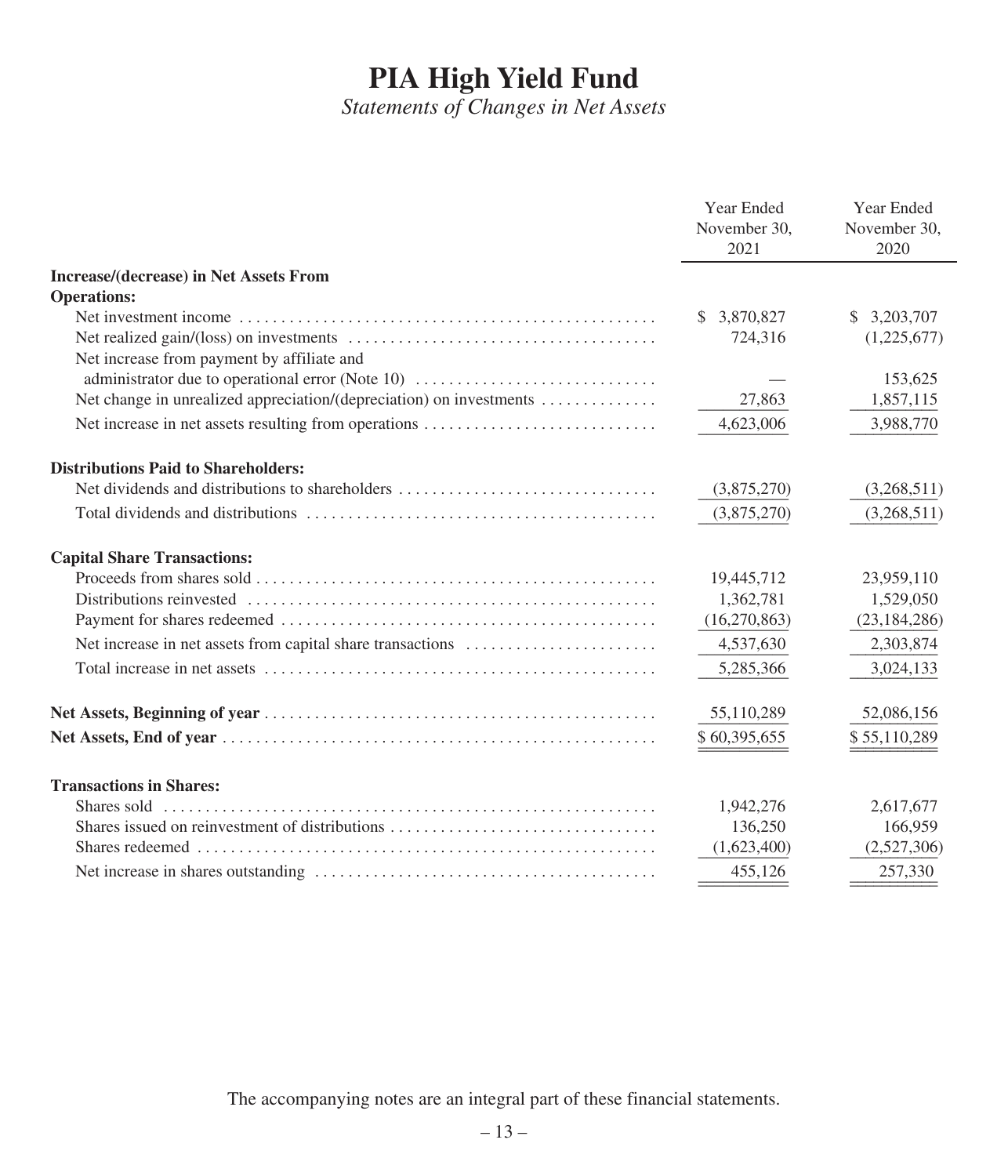*Financial Highlights*

|                                                                                               | Year Ended November 30, |            |          |           |          |
|-----------------------------------------------------------------------------------------------|-------------------------|------------|----------|-----------|----------|
|                                                                                               | 2021                    | 2020       | 2019     | 2018      | 2017     |
| <b>Per Share Operating Performance</b><br>(For a fund share outstanding throughout each year) |                         |            |          |           |          |
|                                                                                               | \$9.71                  | \$9.61     | \$9.67   | \$10.33   | \$10.04  |
| <b>Income From Investment Operations:</b>                                                     |                         |            |          |           |          |
|                                                                                               | 0.61                    | 0.63       | 0.64     | 0.60      | 0.66     |
| Net realized and unrealized gain/(loss) on investments                                        | 0.14                    | 0.08       | (0.06)   | (0.66)    | 0.29     |
|                                                                                               | 0.75                    | 0.71       | 0.58     | (0.06)    | 0.95     |
| <b>Less Distributions:</b>                                                                    |                         |            |          |           |          |
|                                                                                               | (0.61)                  | (0.63)     | (0.64)   | (0.60)    | (0.66)   |
|                                                                                               |                         | (0.01)     |          |           |          |
|                                                                                               | (0.61)                  | (0.64)     | (0.64)   | (0.60)    | (0.66)   |
| Increase from payment by affiliate and                                                        |                         |            |          |           |          |
|                                                                                               |                         | 0.03       |          |           |          |
|                                                                                               | \$9.85                  | \$9.71     | \$9.61   | \$9.67    | \$10.33  |
|                                                                                               | 7.85%                   | $8.36\%$ ^ | 6.14%    | $-0.63\%$ | 9.68%    |
| <b>Ratios/Supplemental Data:</b>                                                              |                         |            |          |           |          |
|                                                                                               | \$60,396                | \$55,110   | \$52,086 | \$57,278  | \$60,831 |
| Ratio of expenses to average net assets:                                                      |                         |            |          |           |          |
|                                                                                               | 0.86%                   | 0.86%      | 0.86%    | 0.82%     | 0.73%    |
|                                                                                               | 0.97%                   | 1.11%      | 1.03%    | $0.99\%$  | 1.00%    |
| Ratio of net investment income to average net assets:                                         |                         |            |          |           |          |
|                                                                                               | 6.13%                   | 6.80%      | 6.53%    | 5.95%     | 5.80%    |
|                                                                                               | 6.02%                   | 6.55%      | 6.36%    | 5.78%     | 5.53%    |
|                                                                                               | 72%                     | 51%        | 63%      | 48%       | 27%      |

^ Includes increase from payment made by affiliate and administrator due to the corporate action operational error. Refer to Note 10 for further details. Had the Fund not received the payment, total return would have been 8.03%.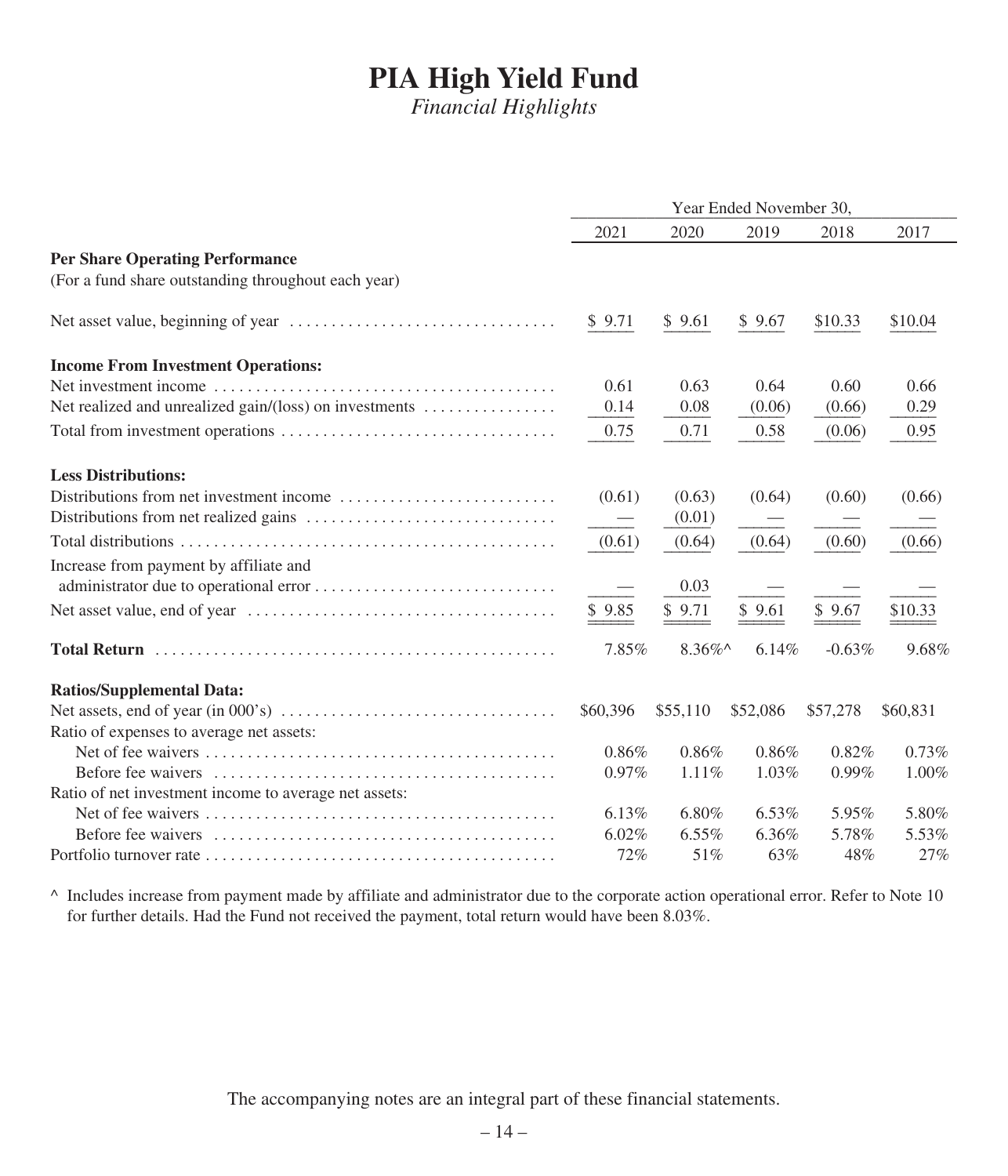*Notes to Financial Statements – November 30, 2021*

#### **Note 1 – Organization**

The PIA High Yield Fund (the "Fund") is a diversified series of Advisors Series Trust (the "Trust"), which is registered under the Investment Company Act of 1940, as amended, as an open-end management investment company. The Fund is an investment company and accordingly follows the investment company accounting and reporting guidance of the Financial Accounting Standards Board ("FASB") Accounting Standard Codification Topic 946 "Financial Services – Investment Companies."

Currently, the Fund offers the Institutional Class. The primary investment objective of the Fund is to seek a high level of current income. The Fund commenced operations on December 31, 2010.

#### **Note 2 – Significant Accounting Policies**

The following is a summary of significant accounting policies consistently followed by the Fund in the preparation of its financial statements. These policies are in conformity with accounting principles generally accepted in the United States of America.

*Security Valuation* – All investments in securities are recorded at their estimated fair value, as described in Note 3.

*Federal Income Taxes* – It is the Fund's policy to comply with the requirements of Subchapter M of the Internal Revenue Code applicable to regulated investment companies and to distribute substantially all of its taxable income to its shareholders. Therefore, no federal income or excise tax provision is required.

The Fund recognizes the tax benefits of uncertain tax positions only where the position is "more likely than not" to be sustained assuming examination by tax authorities. The tax returns of the Fund's prior three fiscal years are open for examination. Management has reviewed all open tax years in major jurisdictions and concluded that there is no impact on the Fund's net assets and no tax liability resulting from unrecognized tax events relating to uncertain income tax positions taken or expected to be taken on a tax return. The Fund identifies its major tax jurisdictions as U.S. federal and the state of Wisconsin; however the Fund is not aware of any tax positions for which it is reasonably possible that the total amounts of unrecognized tax benefits will change materially in the next twelve months.

*Expenses* – The Fund is charged for those expenses that are directly attributable to the Fund, such as administration and custodian fees. Expenses that are not directly attributable to a Fund are typically allocated among the other PIA Funds in proportion to their respective net assets. Common expenses of the Trust are typically allocated among the funds in the Trust based on a fund's respective net assets, or by other equitable means.

*Securities Transactions and Investment Income* – Security transactions are accounted for on the trade date. Realized gains and losses on sales of securities are calculated on a first-in, first-out basis. Dividend income and capital gain distributions from underlying funds are recorded on the ex-dividend date. Interest income is recorded on an accrual basis. Discounts and premiums on securities purchased are accreted/amortized over the life of the respective security using the effective interest method, except for premiums on certain callable debt securities that are amortized to the earliest call date. Non-cash interest income included in interest income, if any, is recorded at fair market value of additional par received.

*Distributions to Shareholders* – Distributions to shareholders are recorded on the ex-dividend date. The Fund distributes substantially all net investment income, if any, monthly and net realized gains, if any, annually. Distributions from net realized gains for book purposes may include short-term capital gains. All short-term capital gains are included in ordinary income for tax purposes.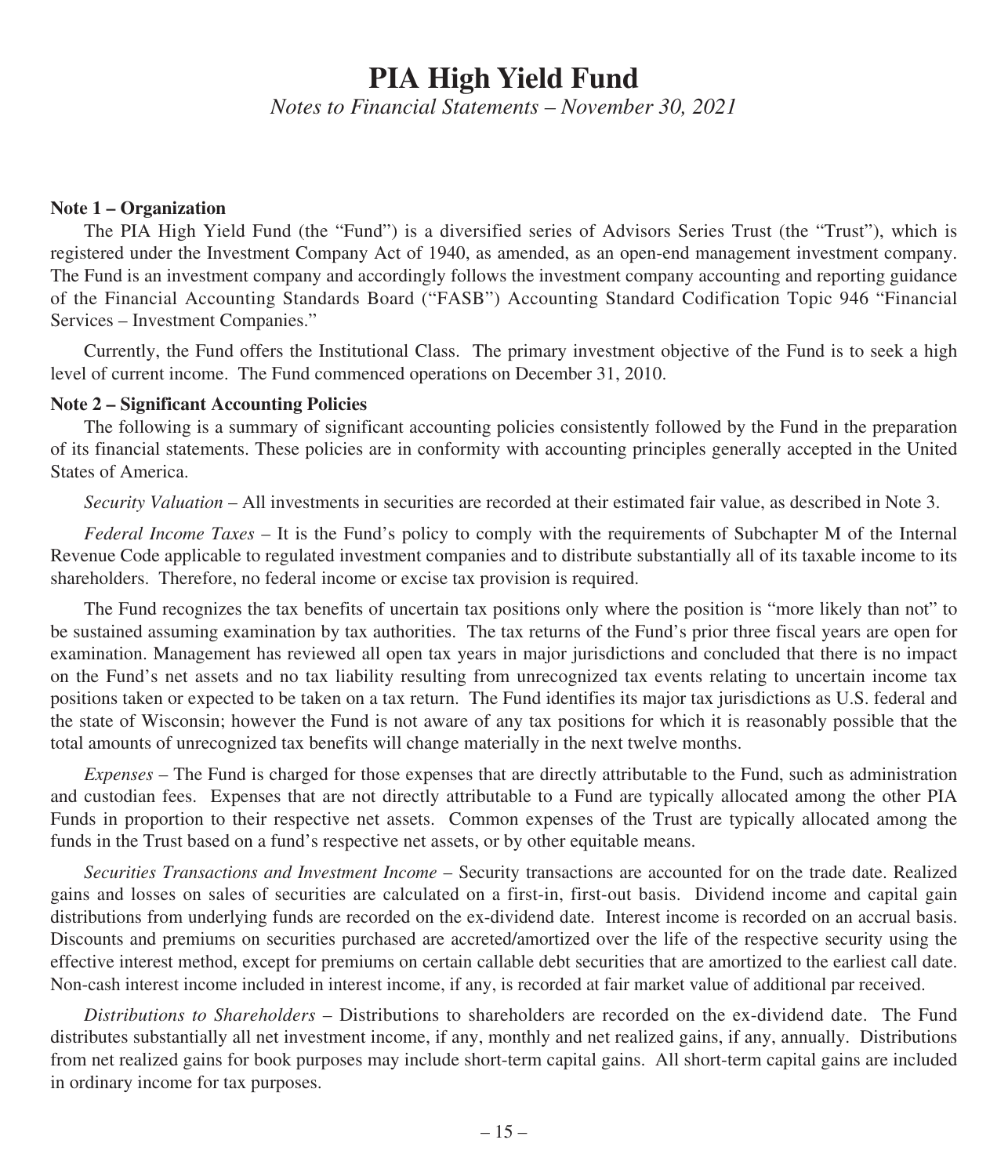*Notes to Financial Statements – November 30, 2021 (continued)*

The amount and character of income and net realized gains to be distributed are determined in accordance with Federal income tax rules and regulations, which may differ from accounting principles generally accepted in the United States of America. To the extent that these differences are attributable to permanent book and tax accounting differences, the components of net assets have been adjusted.

*Reclassification of Capital Accounts* – Accounting principles generally accepted in the United States of America require that certain components of net assets relating to permanent differences be reclassified between financial and tax reporting. These reclassifications have no effect on net assets or net asset value per share. For the year ended November 30, 2021, there were no reclassifications between paid-in capital and distributable earnings.

*Guarantees and Indemnifications* – In the normal course of business, the Fund enters into contracts with service providers that contain general indemnification clauses. The Fund's maximum exposure under these arrangements is unknown as this would involve future claims against the Fund that have not yet occurred. Based on experience, the Fund expects the risk of loss to be remote.

*Use of Estimates* – The preparation of financial statements in conformity with accounting principles generally accepted in the United States of America requires management to make estimates and assumptions that affect the reported amounts of assets and liabilities and disclosure of contingent assets and liabilities at the date of the financial statements and the reported amounts of increases and decreases in net assets from operation during the reporting period. Actual results could differ from those estimates.

*Accounting Pronouncements* – In March 2020, FASB issued ASU 2020-04, Reference Rate Reform: Facilitation of the Effects of *Reference Rate Reform on Financial Reporting*. The main objective of the new guidance is to provide relief to companies that will be impacted by the expected change in benchmark interest rates at the end of 2021, when participating banks will no longer be required to submit London Interbank Offered Rate ("LIBOR") quotes by the UK Financial Conduct Authority. The new guidance allows companies to, provided the only change to existing contracts are a change to an approved benchmark interest rate, account for modifications as a continuance of the existing contract without additional analysis. In addition, derivative contracts that qualified for hedge accounting prior to modification, will be allowed to continue to receive such treatment, even if critical terms change due to a change in the benchmark interest rate. For new and existing contracts, the Funds may elect to apply the amendments as of March 12, 2020 through December 31, 2022. Management is currently assessing the impact of the ASU's adoption to the Fund's financial statements and various filings.

In October 2020, the Securities and Exchange Commission (the "SEC") adopted new regulations governing the use of derivatives by registered investment companies ("Rule 18f-4"). Funds will be required to implement and comply with Rule 18f-4 by August 19, 2022. Once implemented, Rule 18f-4 will impose limits on the amount of derivatives a fund can enter into, eliminate the asset segregation framework currently used by funds to comply with Section 18 of the 1940 Act, treat derivatives as senior securities and require funds whose use of derivatives is more than a limited specified exposure amount to establish and maintain a comprehensive derivatives risk management program and appoint a derivatives risk manager. The Fund does not currently enter into derivatives transactions. Management is currently evaluating the potential impact of Rule 18f-4 on the Fund.

In December 2020, the SEC adopted a new rule providing a framework for fund valuation practices ("Rule 2a-5"). Rule 2a-5 establishes requirements for determining fair value in good faith for purposes of the 1940 Act. Rule 2a-5 will permit fund boards to designate certain parties to perform fair value determinations, subject to board oversight and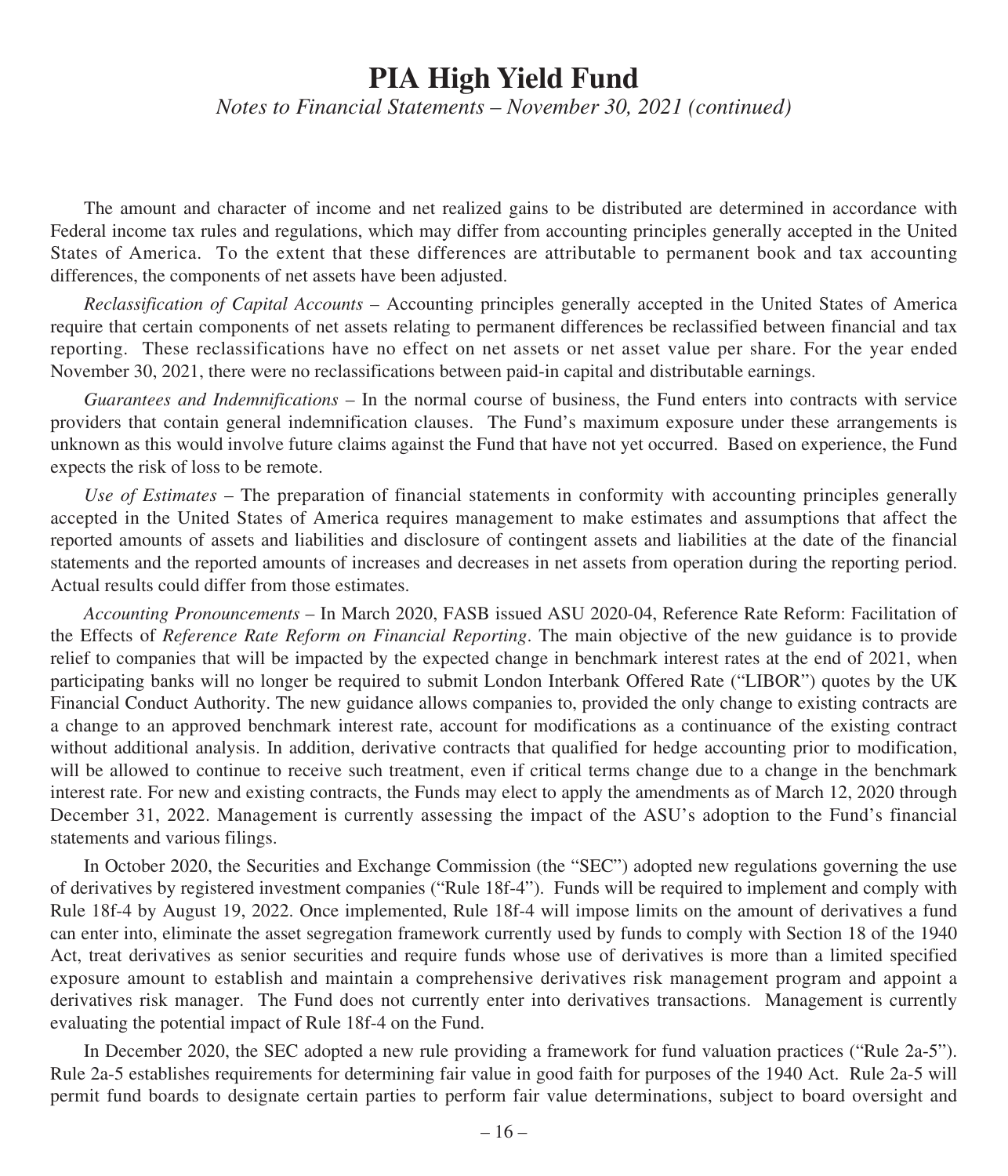*Notes to Financial Statements – November 30, 2021 (continued)*

certain other conditions. Rule 2a-5 also defines when market quotations are "readily available" for purposes of the 1940 Act and the threshold for determining whether a fund must fair value a security. In connection with Rule 2a-5, the SEC also adopted related record keeping requirements and is rescinding previously issued guidance, including with respect to the role of a board in determining fair value and the accounting and auditing of fund investments. The Fund will be required to comply with the rules by September 8, 2022. Management is currently assessing the potential impact of the new rules on the Fund's financial statements.

*Events Subsequent to the Fiscal Year End* – In preparing the financial statements as of November 30, 2021, management considered the impact of subsequent events for the potential recognition or disclosure in these financial statements. Management has determined there were no subsequent events that would need to be disclosed in the Fund's financial statements.

#### **Note 3 – Securities Valuation**

The Fund has adopted authoritative fair value accounting standards which establish an authoritative definition of fair value and set out a hierarchy for measuring fair value. These standards require additional disclosures about the various inputs and valuation techniques used to develop the measurements of fair value, a discussion in changes in valuation techniques and related inputs during the period and expanded disclosure of valuation levels for major security types. These inputs are summarized in the three broad levels listed below:

- Level 1 Unadjusted quoted prices in active markets for identical assets or liabilities that the Fund has the ability to access.
- Level 2 Observable inputs other than quoted prices included in Level 1 that are observable for the asset or liability, either directly or indirectly. These inputs may include quoted prices for the identical instrument on an inactive market, prices for similar instruments, interest rates, prepayment speeds, credit risk, yield curves, default rates and similar data.
- Level 3 Unobservable inputs for the asset or liability, to the extent relevant observable inputs are not available, representing the Fund's own assumptions about the assumptions a market participant would use in valuing the asset or liability, and would be based on the best information available.

Following is a description of the valuation techniques applied to the Fund's major categories of assets and liabilities measured at fair value on a recurring basis. The Fund's investments are carried at fair value.

The Fund determines the fair value of its investments and computes its net asset value per share as of the close of regular trading on the New York Stock Exchange (4:00 pm EST).

*Corporate Bonds* – Corporate bonds, including listed issues, are valued at market on the basis of valuations furnished by an independent pricing service which utilizes both dealer-supplied valuations and formula-based techniques. The pricing service may consider recently executed transactions in securities of the issuer or comparable issuers, market price quotations (where observable), bond spreads, and fundamental data relating to the issuer. Most corporate bonds are categorized in Level 2 of the fair value hierarchy.

*Bank Loan Obligations* – Bank loan obligations are valued at market on the basis of valuations furnished by an independent pricing service which utilizes quotations obtained from dealers in bank loans. These securities will generally be classified in Level 2 of the fair value hierarchy.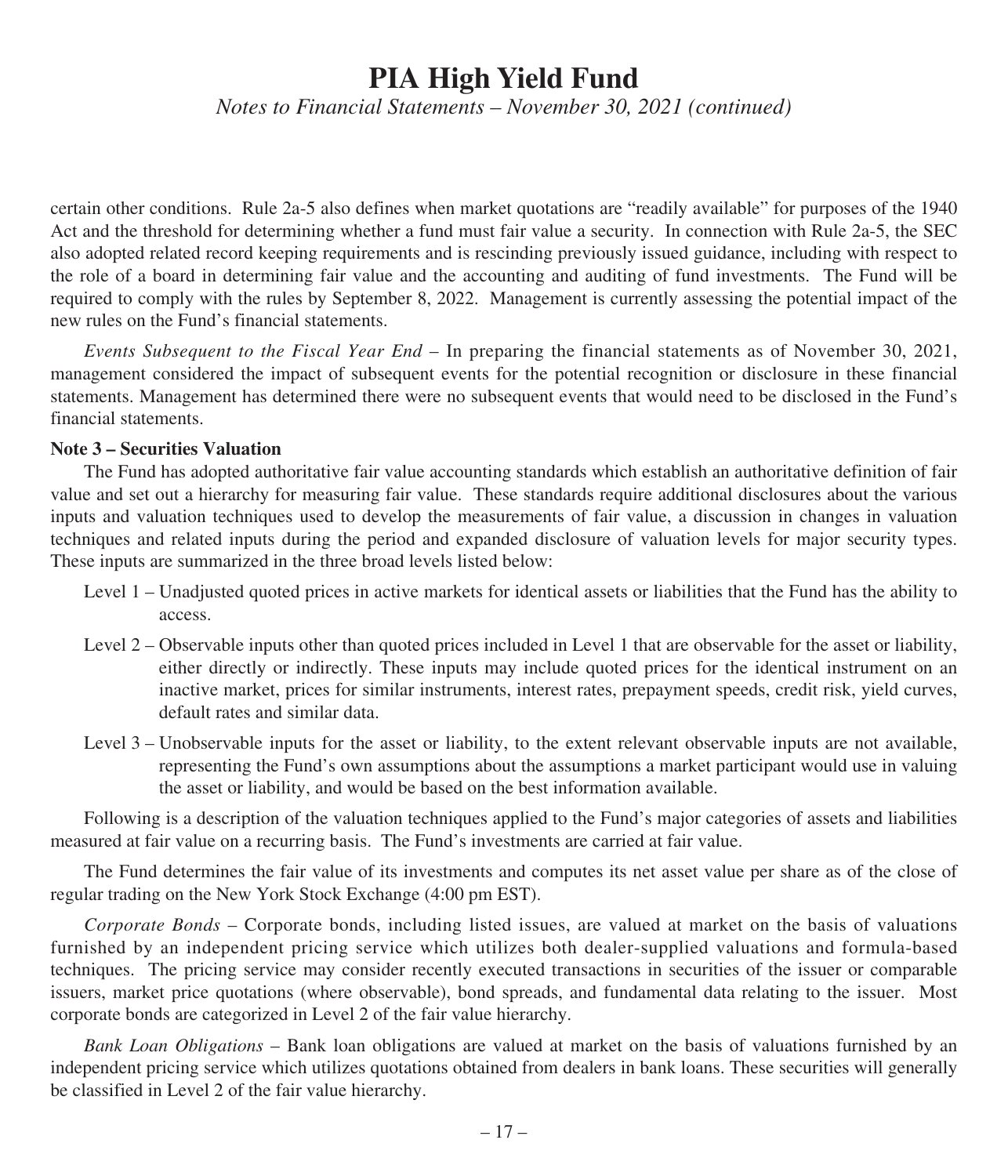*Notes to Financial Statements – November 30, 2021 (continued)*

*Foreign Securities* – Foreign economies may differ from the U.S. economy and individual foreign companies may differ from domestic companies in the same industry.

Foreign companies or entities are frequently not subject to accounting and financial reporting standards applicable to domestic companies, and there may be less information available about foreign issuers. Securities of foreign issuers are generally less liquid and more volatile than those of comparable domestic issuers. There is frequently less government regulation of broker-dealers and issuers than in the United States. In addition, investments in foreign countries are subject to the possibility of expropriation, confiscatory taxation, political or social instability or diplomatic developments that could adversely affect the value of those investments.

*Equity Securities* – Equity securities, including common stocks, that are primarily traded on a national securities exchange shall be valued at the last sale price on the exchange on which they are primarily traded on the day of valuation or, if there has been no sale on such day, at the mean between the bid and asked prices. Securities primarily traded in the NASDAQ Global Market System for which market quotations are readily available shall be valued using the NASDAQ Official Closing Price ("NOCP"). If the NOCP is not available, such securities shall be valued at the last sale price on the day of valuation, or if there has been no sale on such day, at the mean between the bid and asked prices. Over-thecounter ("OTC") securities which are not traded in the NASDAQ Global Market System shall be valued at the most recent sales price. To the extent, these securities are actively traded and valuation adjustments are not applied, they are categorized in Level 1 of the fair value hierarchy.

*Investment Companies* – Investments in open-end mutual funds, including money market funds, are generally priced at their net asset value per share provided by the service agent of the funds and will be classified in Level 1 of the fair value hierarchy.

*Short-Term Securities* – Short-term debt securities, including those securities having a maturity of 60 days or less, are valued at the evaluated mean between the bid and asked prices. To the extent the inputs are observable and timely, these securities would be classified in Level 2 of the fair value hierarchy.

*Restricted Securitie*s – The Fund may invest in securities that are subject to legal or contractual restrictions on resale ("restricted securities"). Restricted securities may be resold in transactions that are exempt from registration under the Federal securities laws. Private placement securities are generally considered to be restricted except for those securities traded between qualified institutional investors under the provisions of Rule 144A of the Securities Act of 1933. The sale or other disposition of these securities may involve additional expenses and the prompt sale of these securities at an acceptable price may be difficult. At November 30, 2021, the Fund held securities issued pursuant to Rule 144A under the Securities Act of 1933. There were no other restricted investments held by the Fund at November 30, 2021.

The Board of Trustees ("Board") has delegated day-to-day valuation issues to a Valuation Committee of the Trust which is comprised of representatives from the Fund's administrator, U.S. Bancorp Fund Services, LLC, doing business as U.S. Bank Global Fund Services ("Fund Services"). The function of the Valuation Committee is to value securities where current and reliable market quotations are not readily available, or the closing price does not represent fair value by following procedures approved by the Board. These procedures consider many factors, including the type of security, size of holding, trading volume and news events. All actions taken by the Valuation Committee are subsequently reviewed and ratified by the Board.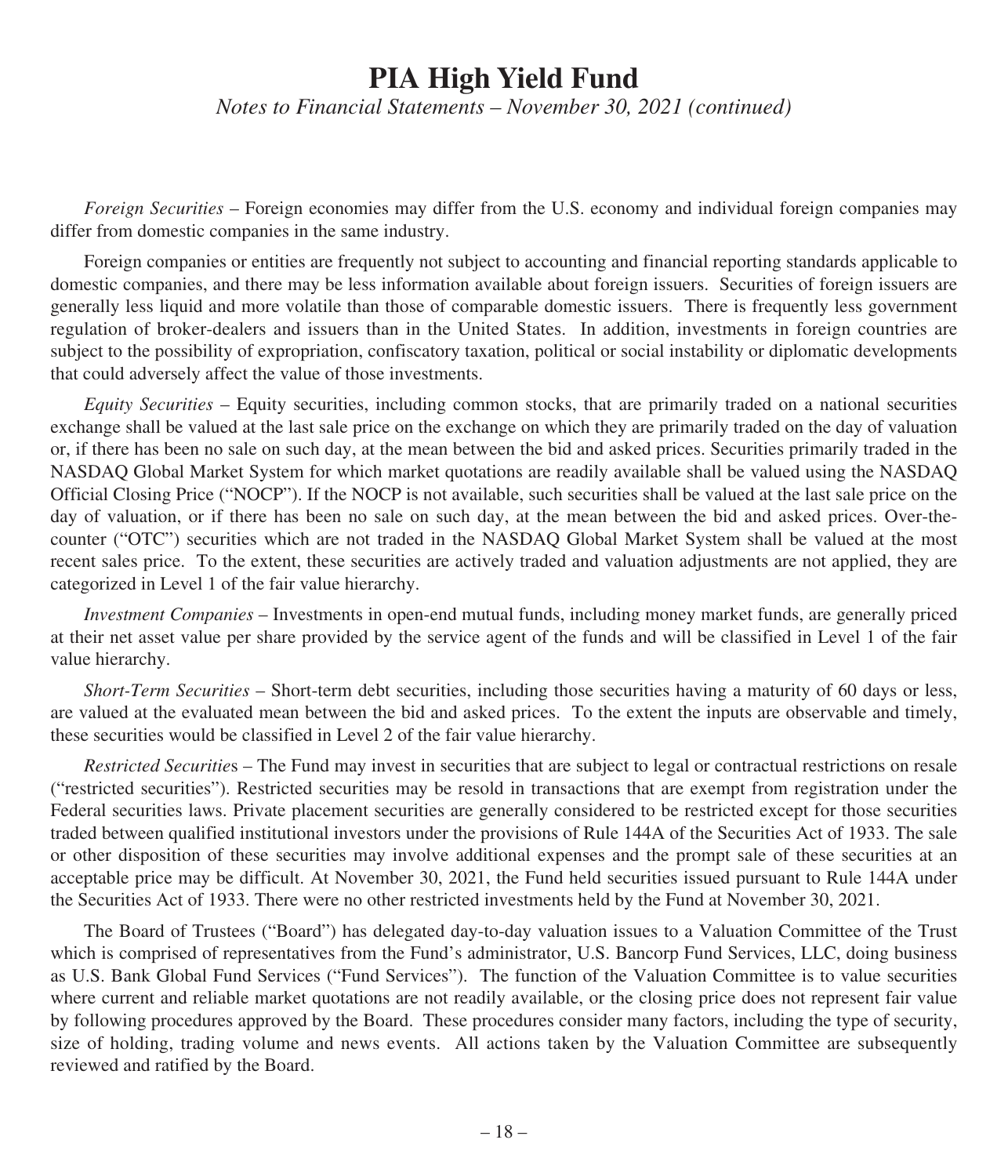*Notes to Financial Statements – November 30, 2021 (continued)*

Depending on the relative significance of the valuation inputs, fair valued securities may be classified in either Level 2 or Level 3 of the fair value hierarchy.

The inputs or methodology used for valuing securities are not an indication of the risk associated with investing in those securities. The following is a summary of the inputs used to value the Fund's securities as of November 30, 2021:

|                           | <b>Level 1</b> | <b>Level 2</b> | Level 3   | <b>Total</b> |
|---------------------------|----------------|----------------|-----------|--------------|
| <b>Common Stocks</b>      |                |                | \$173,768 | 173,768      |
| <b>Fixed Income</b>       |                |                |           |              |
| Corporate Bonds           |                | 58, 381, 928   | 126,000   | 58,507,928   |
| <b>Bank Loans</b>         |                | 228,347        |           | 228,347      |
| <b>Total Fixed Income</b> |                | 58,610,275     | 126,000   | 58,736,275   |
| <b>Money Market Fund</b>  | 749            |                |           | 749          |
| <b>Total Investments</b>  | 749            | \$58,610,275   | \$299,768 | \$58,910,792 |
|                           |                |                |           |              |

Refer to the Fund's schedule of investments for a detailed break-out of securities by industry classification.

The following is a reconciliation of the Fund's Level 3 investments for which significant unobservable inputs were used in determining value.

|                                                  | <b>Investments in Securities, at Value</b> |                        |  |
|--------------------------------------------------|--------------------------------------------|------------------------|--|
|                                                  | <b>Common Stocks</b>                       | <b>Corporate Bonds</b> |  |
| Balance as of November 30, 2020                  | S                                          | \$126,000              |  |
| Accrued discounts/premiums                       |                                            | 3,676                  |  |
| Realized gain/(loss)                             |                                            |                        |  |
| Change in unrealized appreciation/(depreciation) | 36,751                                     | (3,676)                |  |
| Purchases                                        | 137,017                                    |                        |  |
| <b>Sales</b>                                     |                                            |                        |  |
| Transfers in and/or out of Level 3               |                                            |                        |  |
| Balance as of November 30, 2021                  | \$173,768                                  | \$126,000              |  |

The change in unrealized appreciation/(depreciation) for Level 3 securities still held at November 30, 2021, and still classified as Level 3 was \$33,075.

The global outbreak of COVID-19 (commonly referred to as "coronavirus") has disrupted economic markets and the prolonged economic impact is uncertain. The ultimate economic fallout from the pandemic, and the long-term impact on economies, markets, industries and individual issuers, are not known. The operational and financial performance of the issuers of securities in which the Fund invests depends on future developments, including the duration and spread of the outbreak, and such uncertainty may in turn adversely affect the value and liquidity of the Fund's investments, impair the Fund's ability to satisfy redemption requests, and negatively impact the Fund's performance.

#### **Note 4 – Investment Advisory Fee and Other Transactions With Affiliates**

The Fund has an investment advisory agreement with Pacific Income Advisors, Inc. ("PIA" or the "Advisor") pursuant to which the Adviser is responsible for providing investment management services to the Fund. The Adviser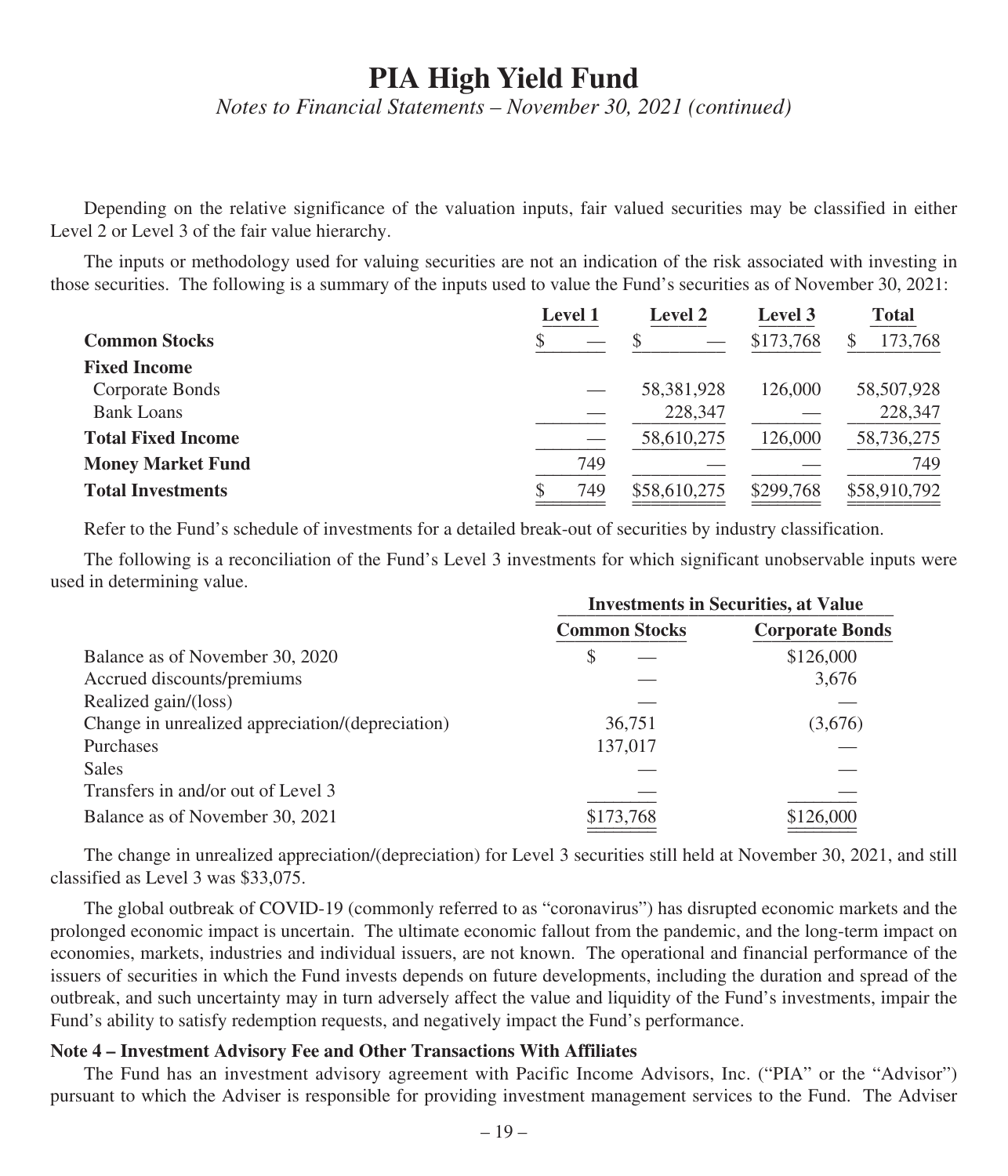*Notes to Financial Statements – November 30, 2021 (continued)*

furnishes all investment advice, office space and facilities, and provides most of the personnel needed by the Fund. As compensation for its services, PIA is entitled to a fee, computed daily and payable monthly calculated at an annual rate of 0.55% based upon the Fund's average daily net assets. For the year ended November 30, 2021, the Fund incurred \$347,532 in advisory fees.

The Fund is responsible for its own operating expenses. The Adviser has temporarily agreed to reduce fees payable to it by the Fund and to pay Fund operating expenses (excluding acquired fund fees and expenses) to the extent necessary to limit the Fund's aggregate annual operating expenses to 0.86% of average daily net assets. The Adviser may not recoup expense reimbursements in future periods. For the year ended November 30, 2021, the Adviser reduced its fees in the amount of \$70,083.

Fund Services serves as the Fund's administrator, fund accountant and transfer agent. U.S. Bank N.A. serves as custodian (the "Custodian") to the Fund. The Custodian is an affiliate of Fund Services. Fund Services maintains the Fund's books and records, calculates the Fund's NAV, prepares various federal and state regulatory filings, coordinates the payment of fund expenses, reviews expense accruals and prepares materials supplied to the Board of Trustees. The officers of the Trust, including the Chief Compliance Officer, are employees of Fund Services. Fees paid by the Fund for administration and accounting, transfer agency, custody and compliance services for the year ended November 30, 2021, are disclosed in the Statement of Operations.

The Fund has entered into agreements with various brokers, dealers and financial intermediaries to compensate them for transfer agent services that would otherwise be executed by Fund Services. These sub-transfer agent services include pre-processing and quality control of new accounts, maintaining detailed shareholder account records, shareholder correspondence, answering customer inquiries regarding account status, and facilitating shareholder telephone transactions. The Fund expensed \$20,908 of sub-transfer agent fees during the year ended November 30, 2021. These fees are included in the transfer agent fees and expenses amount disclosed in the Statement of Operations.

Quasar Distributors, LLC ("Quasar") acts as the Fund's principal underwriter in a continuous public offering of the Fund's shares. Quasar is a wholly-owned broker-dealer subsidiary of Foreside Financial Group, LLC. On July 7, 2021, Foreside announced that it had entered into a definitive purchase and sale agreement with Genstar Capital ("Genstar") such that Genstar would acquire a majority stake in Foreside. The Board approved continuing the distribution agreement with Quasar at the close of the transaction which occurred on September 30, 2021.

#### **Note 5 – Purchases and Sales of Securities**

For the year ended November 30, 2021, the cost of purchases and the proceeds from sales of securities (excluding short-term securities and U.S. Government securities) were \$49,399,558 and \$43,669,571, respectively. There were no purchases and sales of U.S. Government securities during the year ended November 30, 2021.

#### **Note 6 – Line of Credit**

The Fund has a secured line of credit in the amount of \$10,000,000. This line of credit is intended to provide shortterm financing, if necessary, subject to certain restrictions, in connection with shareholder redemptions. The credit facility is with the Fund's custodian, U.S. Bank N.A. During the year ended November 30, 2021, the Fund drew on its line of credit. The Fund had an outstanding average daily balance of \$9,671, paid a weighted average interest rate of 3.25%, and incurred interest expense of \$66. The maximum amount outstanding for the Fund during the year ended November 30, 2021 was \$377,000. At November 30, 2021, the Fund had an outstanding loan amount of \$146,000.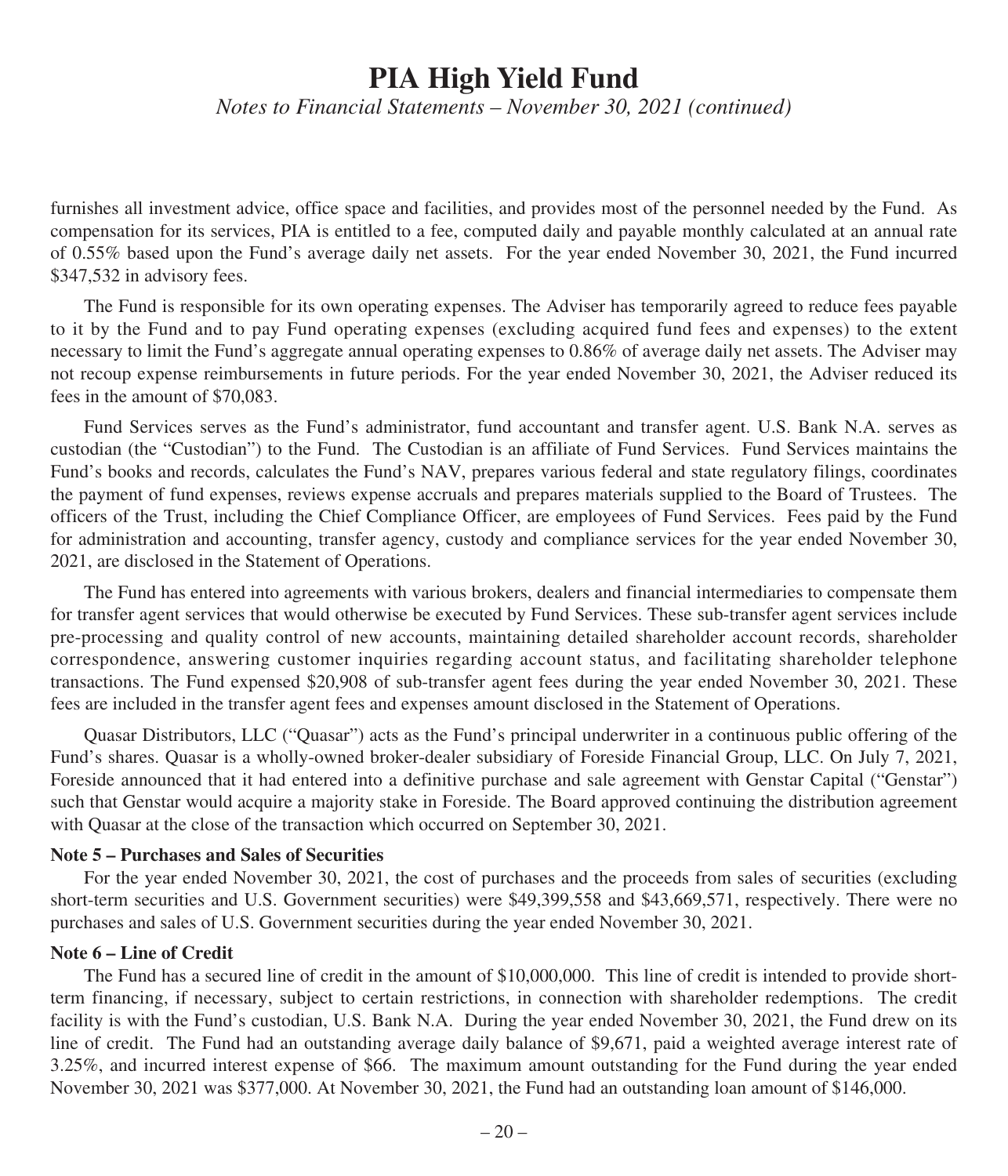*Notes to Financial Statements – November 30, 2021 (continued)*

#### **Note 7 – Federal Income Tax Information**

The tax character of distributions paid during the years ended November 30, 2021 and November 30, 2020 are as follows:

|                 | <b>Year Ended</b>        | <b>Year Ended</b>        |  |
|-----------------|--------------------------|--------------------------|--|
|                 | <b>November 30, 2021</b> | <b>November 30, 2020</b> |  |
| Ordinary income | \$3,875,270              | \$3,268,511              |  |

As of November 30, 2021, the components of capital on a tax basis were as follows:

| Cost of investments (a)               | \$60,267,226  |
|---------------------------------------|---------------|
| Gross unrealized appreciation         | 999,227       |
| Gross unrealized depreciation         | (2,355,661)   |
| Net unrealized depreciation (a)       | (1,356,434)   |
| Undistributed ordinary income         | 52,708        |
| Undistributed long-term capital gains |               |
| Total distributable earnings          | 52,708        |
| Other accumulated gains/(losses)      | (347,736)     |
| Total accumulated earnings/(losses)   | \$(1,651,462) |
|                                       |               |

(a) The book-basis and tax-basis net unrealized depreciation are the same.

As of November 30, 2021, the Fund had tax capital losses which may be carried over to offset future gains. Such losses expire as follows:

| <b>Short-Term Indefinite</b> | <b>Long-Term Indefinite</b> |  |  |
|------------------------------|-----------------------------|--|--|
|                              | \$347.736                   |  |  |

The Fund utilized \$724,316 of long-term capital loss carryover during the year ended November 30, 2021.

#### **Note 8 – Principal Risks**

Below is a summary of some, but not all, of the principal risks of investing in the Fund, each of which may adversely affect the Fund's net asset value and total return. The Fund's most recent prospectus provides further descriptions of the Fund's investment objective, principal investment strategies and principal risks.

- **High Yield Securities Risk.** High yield securities (or "junk bonds") entail greater risk of loss of principal because of their greater exposure to credit risk. High yield securities typically carry higher coupon rates than investment grade securities, but also are considered as speculative and may be subject to greater market price fluctuations, less liquidity and greater risk of loss of income or principal including greater possibility of default and bankruptcy of the issuer of such instruments than more highly rated bonds and loans.
- **Counterparty Risk.** Fund transactions involving a counterparty are subject to the risk that the counterparty or a third party will not fulfill its obligation to the Fund. Counterparty risk may arise because of the counterparty's financial condition (i.e., financial difficulties, bankruptcy, or insolvency), market activities and developments, or other reasons, whether foreseen or not. A counterparty's inability to fulfill its obligation may result in significant financial loss to the Fund.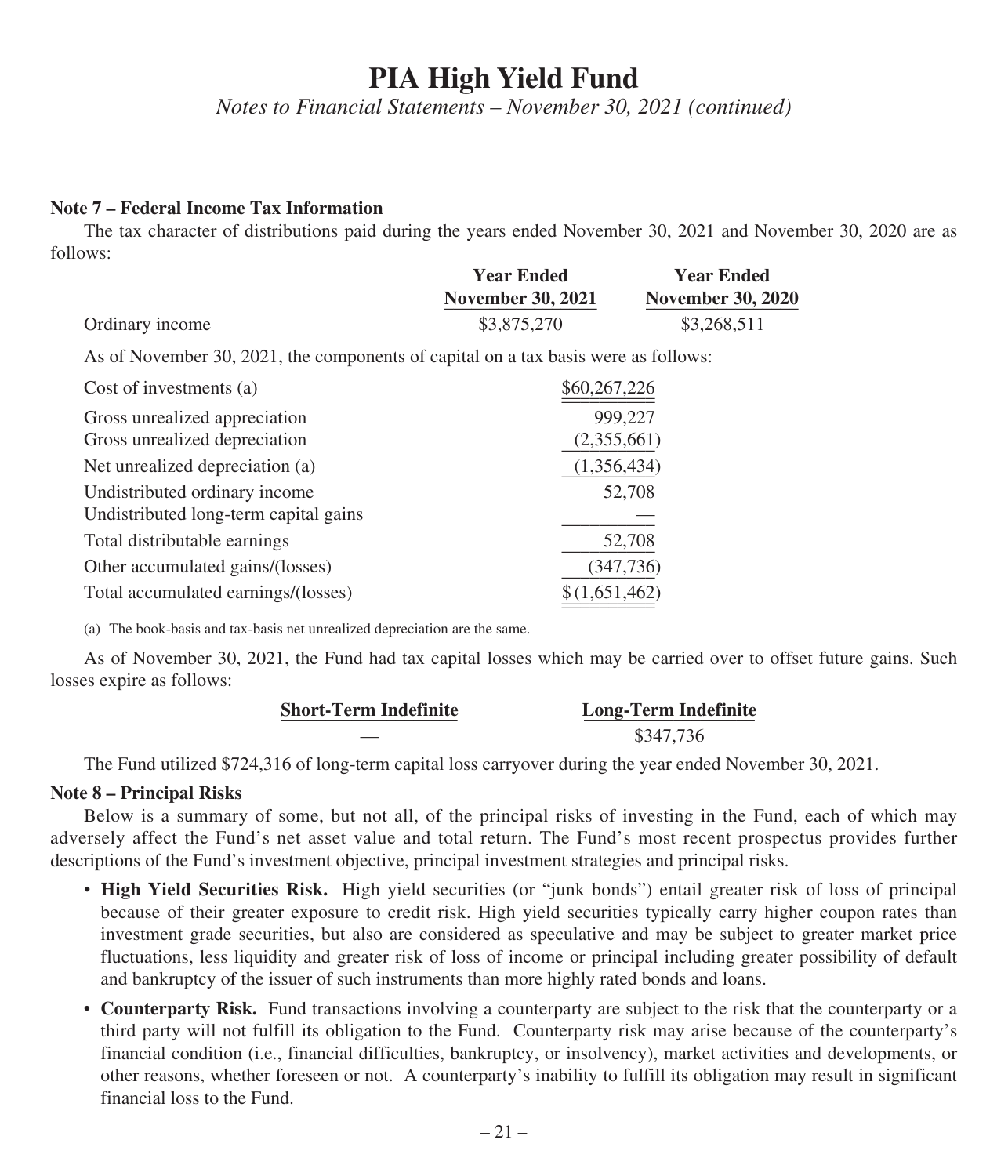*Notes to Financial Statements – November 30, 2021 (continued)*

- **Credit Risk**. The issuers of the bonds and other instruments held by the Fund may not be able to make interest or principal payments.
- **Market and Regulatory Risk.** Events in the financial markets and economy may cause volatility and uncertainty and adversely impact the Fund's performance. Traditionally liquid investments may experience periods of diminished liquidity. Governmental and regulatory actions, including tax law changes, may also impair portfolio management and have unexpected or adverse consequences on particular markets, strategies, or investments. The Fund's investments may decline in value due to factors affecting individual issuers (such as the results of supply and demand), or sectors within the securities markets. The value of a security or other investment also may go up or down due to general market conditions that are not specifically related to a particular issuer, such as real or perceived adverse economic conditions, changes in interest rates or exchange rates, or adverse investor sentiment generally. In addition, unexpected events and their aftermaths, such as the spread of deadly diseases; natural, environmental or man-made disasters; financial, political or social disruptions; terrorism and war; and other tragedies or catastrophes, can cause investor fear and panic, which can adversely affect the economies of many companies, sectors, nations, regions and the market in general, in ways that cannot necessarily be foreseen.
- I**nterest Rate Risk.** The value of the Fund's investments in fixed-income securities will change based on changes in interest rates. If interest rates increase, the value of these investments generally declines. Securities with greater interest rate sensitivity and longer maturities generally are subject to greater fluctuations in value.
- **Liquidity Risk.** Reduced liquidity in the bond markets can result from a number of events, such as limited trading activity, reductions in bond inventory, and rapid or unexpected changes in interest rates. Less liquid markets could lead to greater price volatility and limit the Fund's ability to sell a holding at a suitable price.
- **ETF and Mutual Fund Risk.** When the Fund invests in an ETF or mutual fund, it will bear additional expenses based on its pro rata share of the ETF's or mutual fund's operating expenses, including the potential duplication of management fees. The risk of owning an ETF or mutual fund generally reflects the risks of owning the underlying securities that the ETF or mutual fund holds. The Fund also will incur brokerage costs when it purchases ETFs.
- **Rule 144A Securities Risk.** The market for Rule 144A securities typically is less active than the market for publicly traded securities. Rule 144A securities carry the risk that the liquidity of these securities may become impaired, making it more difficult for the Fund to sell these securities.

#### **Note 9 – Control Ownership**

The beneficial ownership, either directly or indirectly of more than 25% of the voting securities of a Fund creates a presumption of control of the Fund, under Section 2(a)(9) of the 1940 Act. As of November 30, 2021, International Union UAW Strike Trust, for the benefit of their customers, owned 53.32% of the outstanding shares of the Fund.

#### **Note 10 – Reimbursement for Error**

On September 18, 2020, the Fund received a reimbursement of \$153,625 from the Adviser and Administrator related to a corporate action instruction error during the year ended November 30, 2020. The net reimbursement comprises the "net increase from payment by affiliate and administrator due to operational error" in the Statement of Changes in Net Assets. Due to a miscommunication, the tender offer for the Martin Midstream corporate action was not processed correctly. This resulted in the Fund's position being tendered rather than exchanged.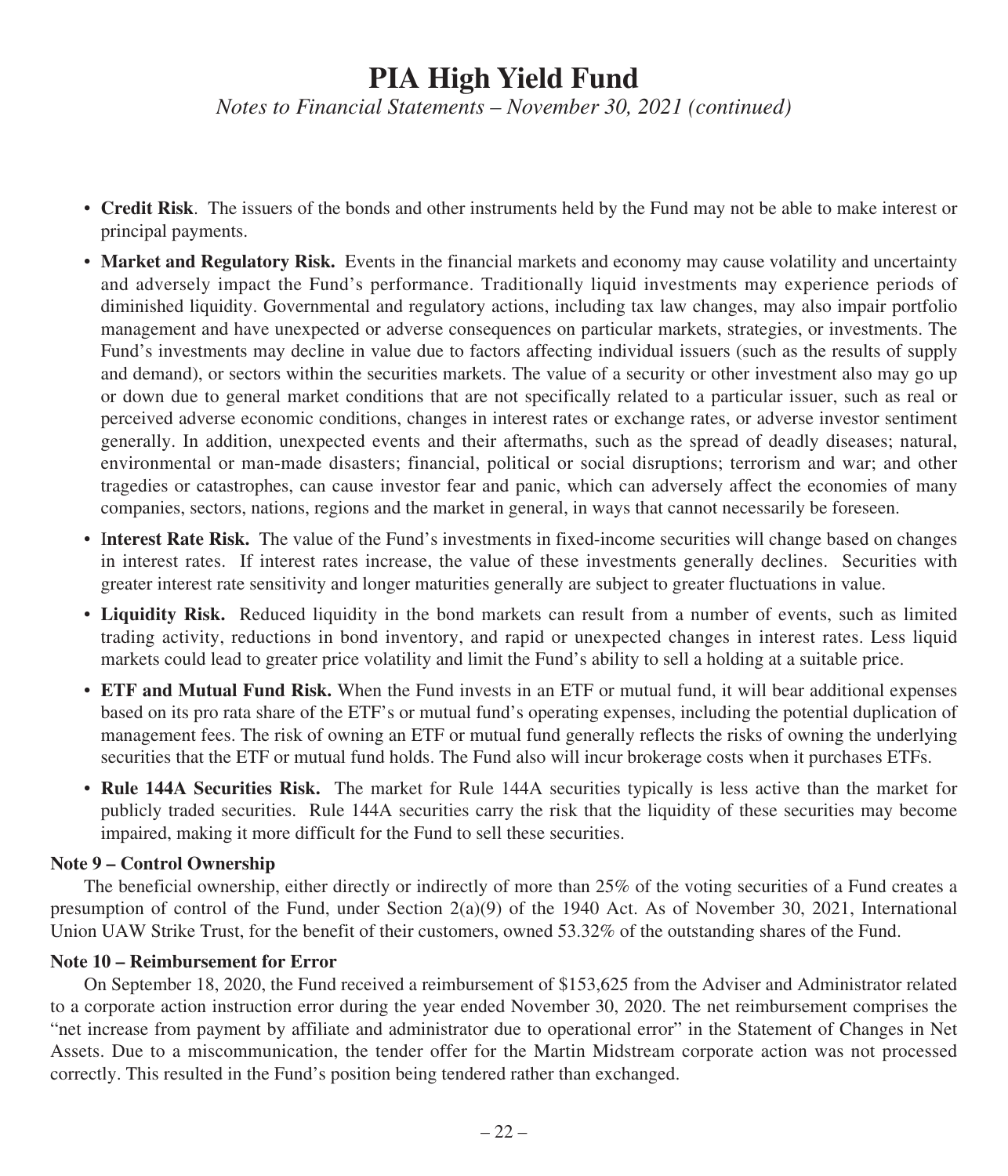*Notes to Financial Statements – November 30, 2021 (continued)*

#### **Note 11 – Other Tax Information (Unaudited)**

For the year ended November 30, 2021, the High Yield Fund designated \$3,875,270 as ordinary income for purposes of the dividends paid deduction. For the year ended November 30, 2021, none of the dividends paid from net investment income qualifies for the dividend received deduction available to corporate shareholders of the Fund. For shareholders in the Fund, none of the dividend income distributed for the year ended November 30, 2021 is designated as qualified dividend income under the Jobs and Growth Relief Act of 2003.

On December 29, 2021, the High Yield Fund distributed \$0.05917446, per share of net investment income.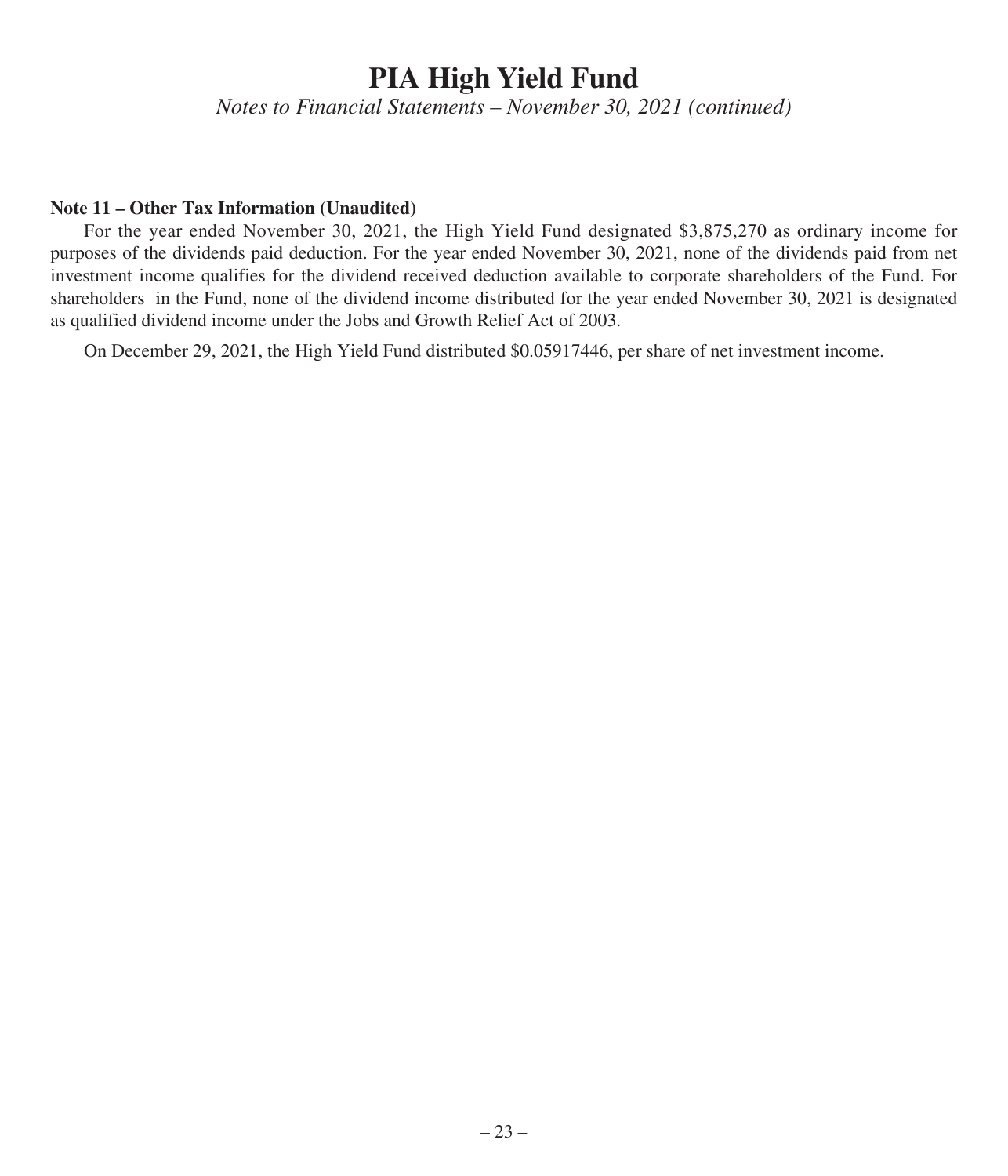*Report of Independent Registered Public Accounting Firm*

**To the Board of Trustees Advisors Series Trust and Shareholders of PIA High Yield Fund**

#### **Opinion on the Financial Statements**

We have audited the accompanying statement of assets and liabilities of the PIA High Yield Fund, a series of Advisors Series Trust (the "Trust"), including the schedule of investments, as of November 30, 2021, the related statement of operations for the year then ended, the statements of changes in net assets for each of the two years in the period then ended, financial highlights for each of the five years in the period then ended, and the related notes (collectively referred to as the "financial statements"). In our opinion, the financial statements present fairly, in all material respects, the financial position of the Fund as of November 30, 2021, the results of its operations for the year then ended, the changes in its net assets for each of the two years in the period then ended, and the financial highlights for each of the five years in the period then ended, in conformity with accounting principles generally accepted in the United States of America.

#### **Basis for Opinion**

These financial statements are the responsibility of the Fund's management. Our responsibility is to express an opinion on the Fund's financial statements based on our audits. We are a public accounting firm registered with the Public Company Accounting Oversight Board (United States) ("PCAOB") and are required to be independent with respect to the Fund in accordance with the U.S. federal securities laws and the applicable rules and regulations of the Securities and Exchange Commission and the PCAOB. We have served as the auditor of one or more of the funds in the Trust since 2003.

We conducted our audits in accordance with the standards of the PCAOB. Those standards require that we plan and perform the audit to obtain reasonable assurance about whether the financial statements are free of material misstatement, whether due to error or fraud. The Fund is not required to have, nor were we engaged to perform, an audit of its internal control over financial reporting. As part of our audits we are required to obtain an understanding of internal control over financial reporting, but not for the purpose of expressing an opinion on the effectiveness of the Fund's internal control over financial reporting. Accordingly, we express no such opinion.

Our audits included performing procedures to assess the risks of material misstatement of the financial statements, whether due to error or fraud, and performing procedures that respond to those risks. Such procedures included examining, on a test basis, evidence regarding the amounts and disclosures in the financial statements. Our audits also included evaluating the accounting principles used and significant estimates made by management, as well as evaluating the overall presentation of the financial statements. Our procedures included confirmation of securities owned as of November 30, 2021 by correspondence with the custodian. We believe that our audits provide a reasonable basis for our opinion.

Tait, Weller & Baker LLP

**TAIT, WELLER & BAKER LLP**

**Philadelphia, Pennsylvania January 28, 2022**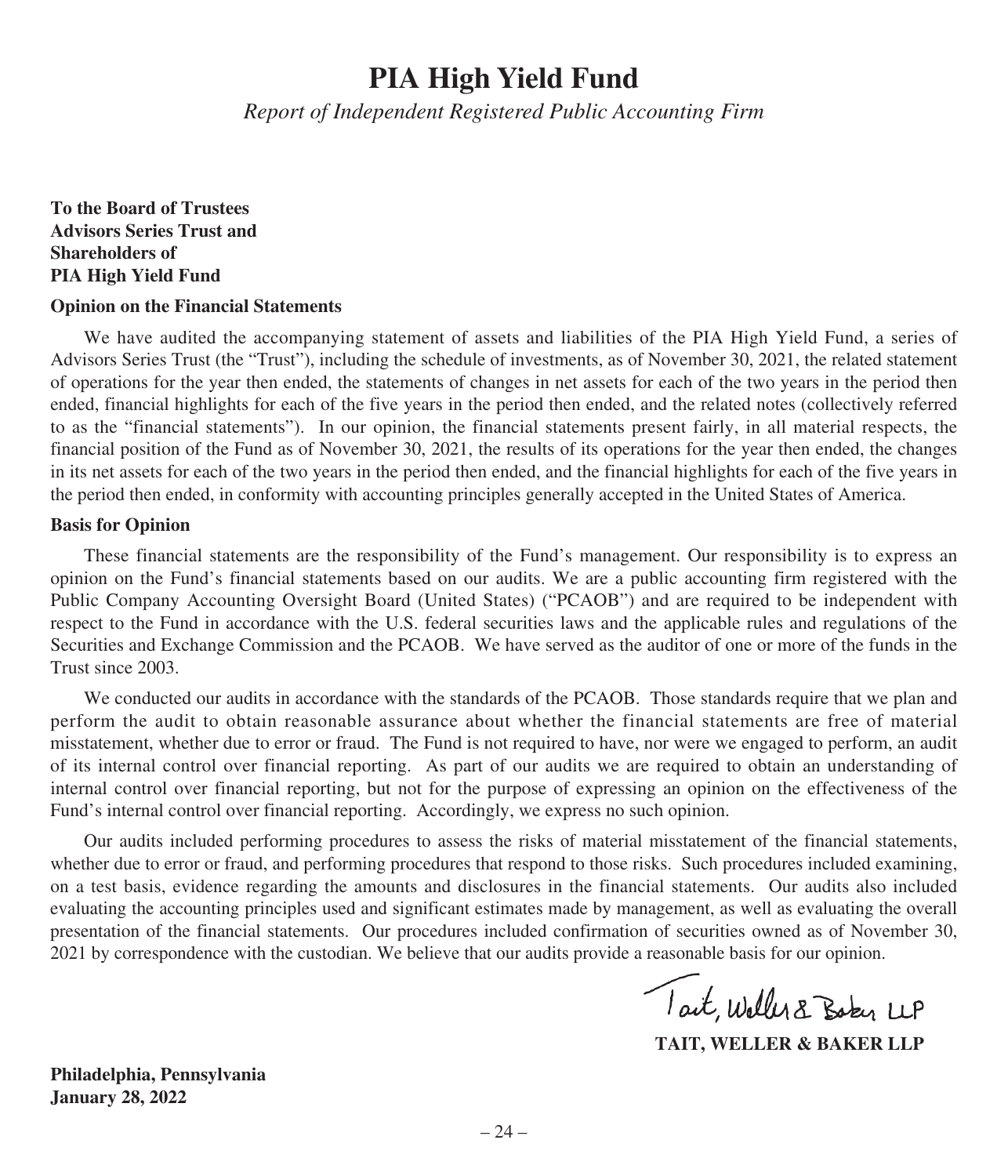*Notice to Shareholders – November 30, 2021 (Unaudited)*

#### **How to Obtain a Copy of the Fund's Proxy Voting Policies**

A description of the policies and procedures that the Fund uses to determine how to vote proxies relating to portfolio securities is available without charge, upon request, by calling 1-800-251-1970, or on the Securities and Exchange Commission's ("SEC") website at http://www.sec.gov.

#### **How to Obtain a Copy of the Fund's Proxy Voting Records for the 12-Month Period Ended June 30**

Information regarding how the Fund voted proxies relating to portfolio securities during the most recent 12-month period ended June 30 is available without charge, upon request, by calling 1-800-251-1970. Furthermore, you can obtain the Fund's proxy voting records on the SEC's website at http://www.sec.gov.

#### **Quarterly Filings on Form N-Port**

The Fund files its complete schedules of portfolio holdings with the SEC for the first and third quarters of each fiscal year on Part F of Form N-PORT. The Fund's Form N-PORT is available on the SEC's website at http://www.sec.gov. Information included in the Fund's Form N-PORT is also available by calling 1-800-251-1970.

#### **Householding**

In an effort to decrease costs, the Fund will reduce the number of duplicate prospectuses, supplements, and certain other shareholder documents that you receive by sending only one copy of each to those addresses shown by two or more accounts. Please call the Fund's transfer agent toll free at 1-800-251-1970 to request individual copies of these documents. The Fund will begin sending individual copies 30 days after receiving your request. This policy does not apply to account statements.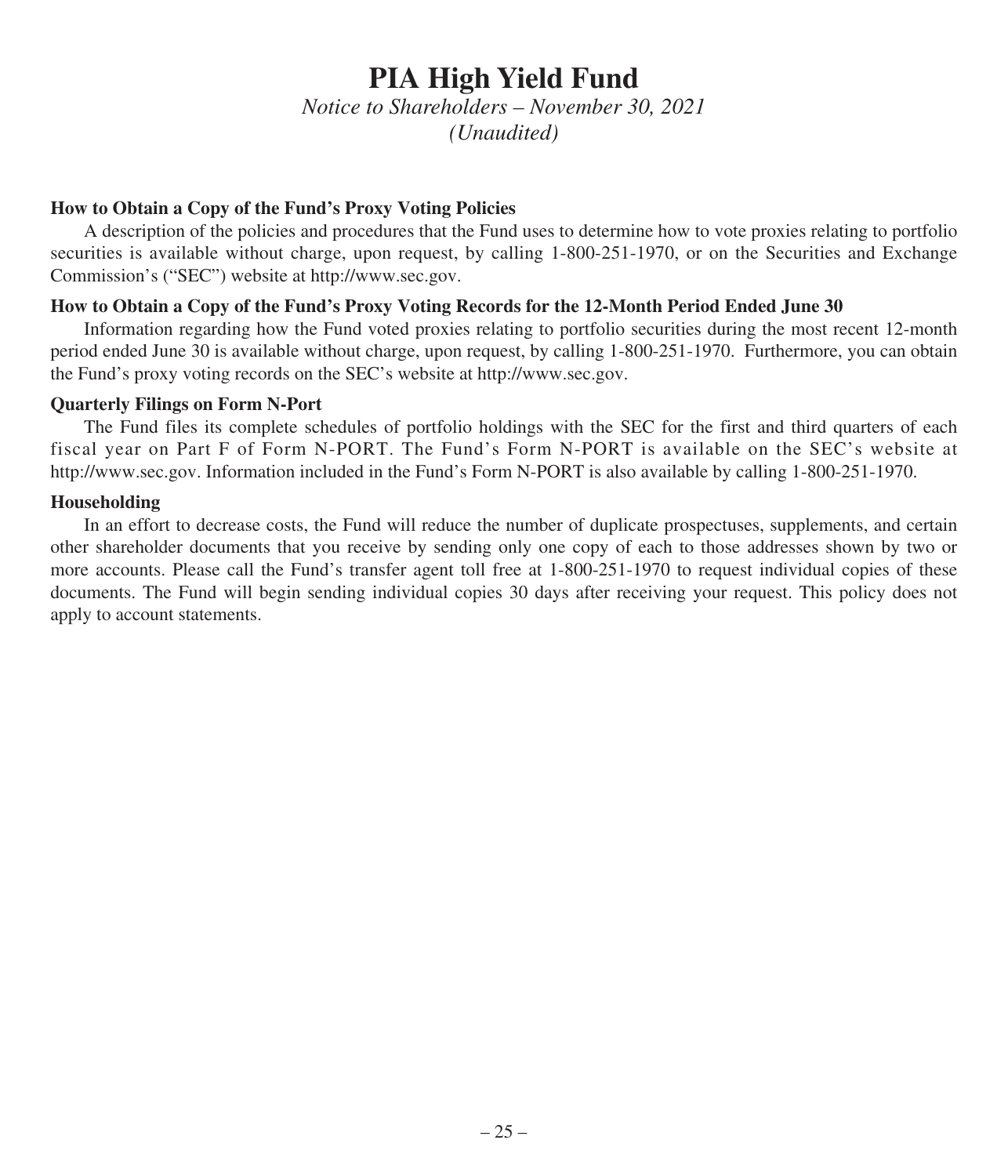*Statement Regarding Liquidity Risk Management Program (Unaudited)*

The Fund has adopted a liquidity risk management program (the "program"). The Board has designated a committee at the Adviser to serve as the administrator of the program. The Adviser's committee conducts the day-to-day operation of the programs pursuant to policies and procedures administered by the committee.

Under the program, the Adviser's committee manages the Fund's liquidity risk, which is the risk that the Fund could not meet shareholder redemption requests without significant dilution of remaining shareholders' interests in the Fund. This risk is managed by monitoring the degree of liquidity of the Fund's investments, limiting the amount of the Fund's illiquid investments, and utilizing various risk management tools and facilities available to the Fund for meeting shareholder redemptions, among other means. The committee's process of determining the degree of liquidity of the Fund's investments is supported by one or more third-party liquidity assessment vendors.

The Board reviewed a report prepared by the committee regarding the operation and effectiveness of the program for the period July 1, 2020 through June 30, 2021. No significant liquidity events impacting the Fund were noted in the report. The report noted that the PIA High Yield Fund made use of its line of credit during the reporting period and that such line was fully repaid in a timely manner. In addition, the committee provided its assessment that the program had been effective in managing the Fund's liquidity risk.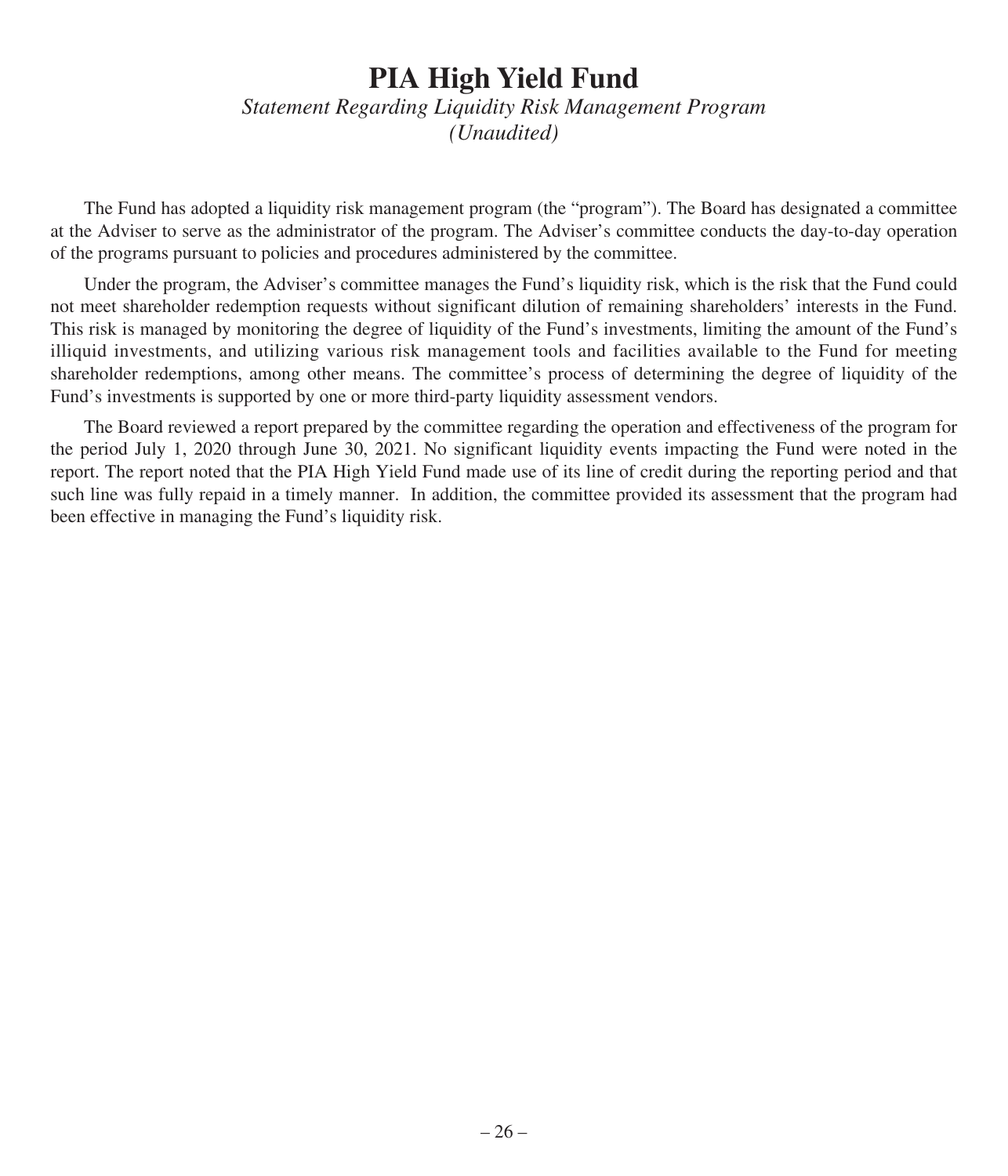*Information About Trustees and Officers (Unaudited)*

This chart provides information about the Trustees and Officers who oversee the Fund. Officers elected by the Trustees manage the day-to-day operations of the Fund and execute policies formulated by the Trustees.

| <b>Name, Address</b><br>and Age                                                  | <b>Position Held</b><br>with the Trust | <b>Term of Office</b><br>and Length of<br>Time Served* | <b>Principal Occupation</b><br><b>During Past Five Years</b>                                                                                                                                                                                                                                                                    | Number of<br><b>Portfolios</b> in<br><b>Fund Complex</b><br>Overseen by<br>$Trustee^{(2)}$ | Other<br><b>Directorships</b><br><b>Held During</b><br><b>Past Five</b><br>$\text{Years}^{(3)}$ |
|----------------------------------------------------------------------------------|----------------------------------------|--------------------------------------------------------|---------------------------------------------------------------------------------------------------------------------------------------------------------------------------------------------------------------------------------------------------------------------------------------------------------------------------------|--------------------------------------------------------------------------------------------|-------------------------------------------------------------------------------------------------|
| $\mathbf{Independent}\; \mathbf{Trustees}^{(1)}$                                 |                                        |                                                        |                                                                                                                                                                                                                                                                                                                                 |                                                                                            |                                                                                                 |
| Gail S. Duree $(4)$<br>(age 75)<br>615 E. Michigan Street<br>Milwaukee, WI 53202 | Trustee                                | Indefinite term;<br>since<br>March 2014.               | Director, Alpha Gamma<br>Delta Housing Corporation<br>(collegiate housing<br>management) (2012 to<br>July 2019); Trustee and Chair<br>$(2000 \text{ to } 2012)$ , New Covenant<br>Mutual Funds (1999 to 2012);<br>Director and Board Member,<br>Alpha Gamma Delta<br>Foundation (philanthropic<br>organization) (2005 to 2011). | 6                                                                                          | Trustee,<br><b>Advisors Series</b><br>Trust (for series<br>not affiliated<br>with the Fund).    |
| David G. Mertens<br>(age 61)<br>615 E. Michigan Street<br>Milwaukee, WI 53202    | Trustee                                | Indefinite term:<br>since<br>March 2017.               | Partner and Head of Business<br>Development Ballast Equity<br>Management, LLC (a<br>privately-held investment<br>advisory firm) (February 2019<br>to present); Managing Director<br>and Vice President, Jensen<br>Investment Management, Inc.<br>(a privately-held investment<br>advisory firm) (2002 to 2017).                 | 6                                                                                          | Trustee.<br><b>Advisors Series</b><br>Trust (for series<br>not affiliated<br>with the Fund).    |
| Joe D. Redwine<br>(age 74)<br>615 E. Michigan Street<br>Milwaukee, WI 53202      | Trustee                                | Indefinite term;<br>since<br>September 2008.           | Retired; formerly Manager,<br>President, CEO, U.S. Bancorp<br>Fund Services, LLC and its<br>predecessors (May 1991 to<br>July 2017).                                                                                                                                                                                            | 6                                                                                          | Trustee,<br><b>Advisors Series</b><br>Trust (for series<br>not affiliated<br>with the Fund).    |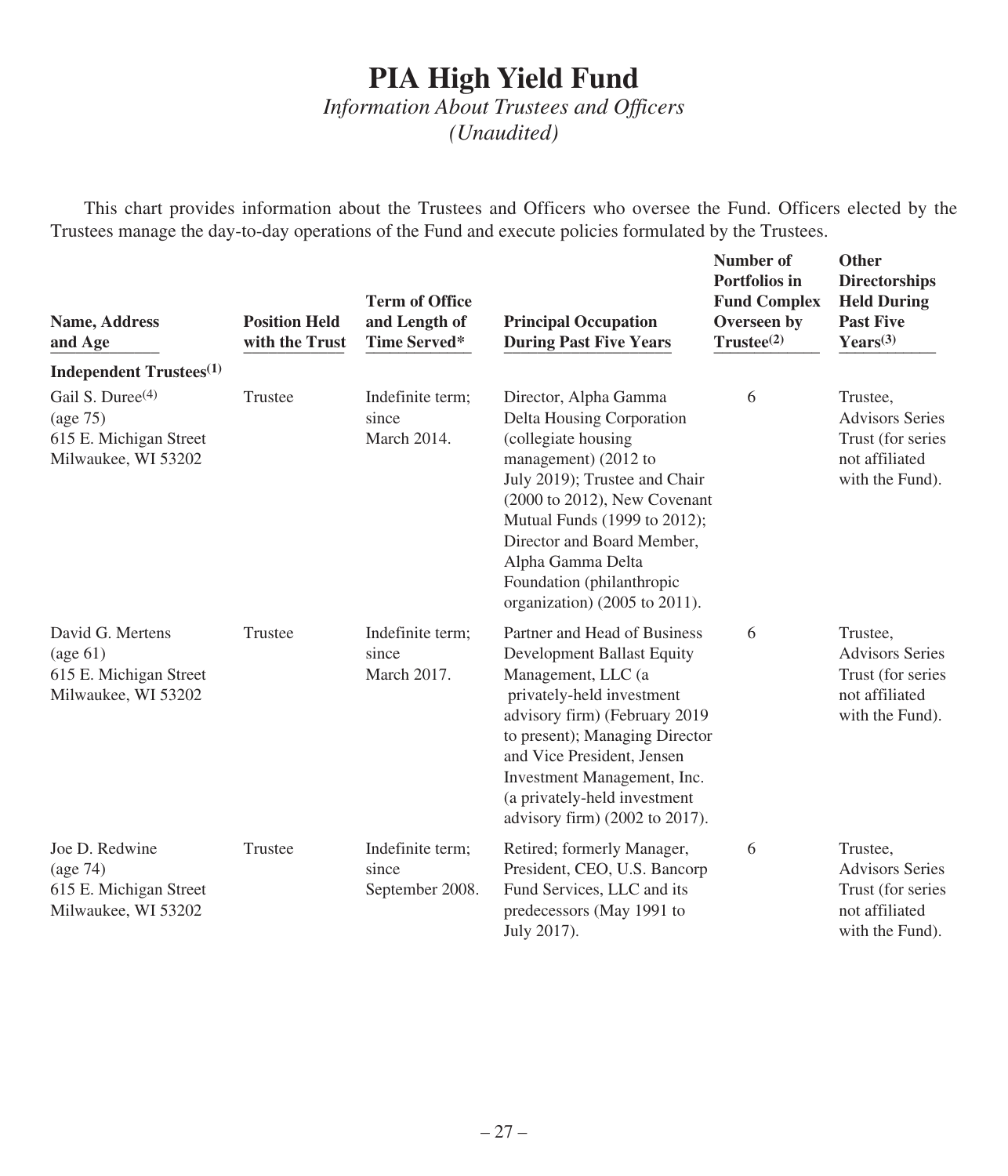*Information About Trustees and Officers (continued) (Unaudited)*

| <b>Name, Address</b><br>and Age               | <b>Position Held</b><br>with the Trust | <b>Term of Office</b><br>and Length of<br>Time Served* | <b>Principal Occupation</b><br><b>During Past Five Years</b> | Number of<br><b>Portfolios</b> in<br><b>Fund Complex</b><br>Overseen by<br>Trustee <sup>(2)</sup> | <b>Other</b><br><b>Directorships</b><br><b>Held During</b><br><b>Past Five</b><br>$\text{Years}^{(3)}$ |
|-----------------------------------------------|----------------------------------------|--------------------------------------------------------|--------------------------------------------------------------|---------------------------------------------------------------------------------------------------|--------------------------------------------------------------------------------------------------------|
| Raymond B. Woolson                            | Chairman                               | Indefinite term;                                       | President, Apogee Group,                                     | 6                                                                                                 | Trustee,                                                                                               |
| $\left(\text{age }62\right)$                  | of the                                 | since                                                  | Inc. (financial consulting firm)                             |                                                                                                   | <b>Advisors Series</b>                                                                                 |
| 615 E. Michigan Street<br>Milwaukee, WI 53202 | Board                                  | January 2020.                                          | $(1998$ to present).                                         | Trust (for series)<br>not affiliated                                                              |                                                                                                        |
|                                               | Trustee                                | Indefinite term;                                       |                                                              |                                                                                                   | with the Fund);                                                                                        |
|                                               |                                        | since                                                  |                                                              |                                                                                                   | Independent                                                                                            |
|                                               |                                        | January 2016.                                          |                                                              |                                                                                                   | Trustee,                                                                                               |
|                                               |                                        |                                                        |                                                              |                                                                                                   | DoubleLine                                                                                             |
|                                               |                                        |                                                        |                                                              |                                                                                                   | <b>Funds Trust</b>                                                                                     |
|                                               |                                        |                                                        |                                                              |                                                                                                   | (an open-end                                                                                           |
|                                               |                                        |                                                        |                                                              |                                                                                                   | investment                                                                                             |

investment company with 20 portfolios), DoubleLine Opportunistic Credit Fund, DoubleLine Selective Credit Fund and DoubleLine Income Solutions Fund, from 2010 to present.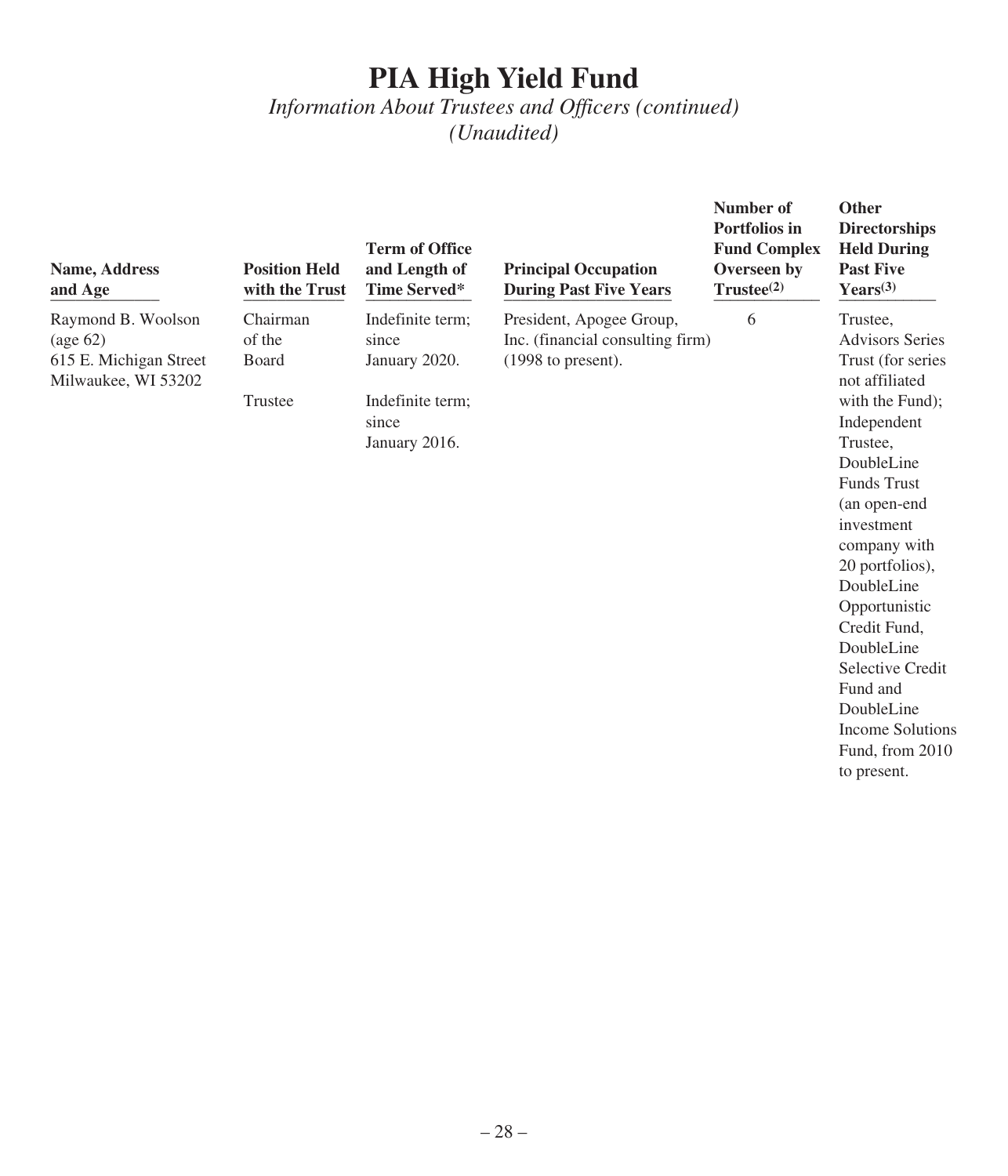*Information About Trustees and Officers (continued) (Unaudited)*

| <b>Name, Address</b><br>and Age                                                                     | <b>Position Held</b><br>with the Trust                                               | <b>Term of Office</b><br>and Length of<br><b>Time Served</b> | <b>Principal Occupation</b><br><b>During Past Five Years</b>                                                            |
|-----------------------------------------------------------------------------------------------------|--------------------------------------------------------------------------------------|--------------------------------------------------------------|-------------------------------------------------------------------------------------------------------------------------|
| <b>Officers</b>                                                                                     |                                                                                      |                                                              |                                                                                                                         |
| Jeffrey T. Rauman<br>$\frac{\text{age } 52)}{}$<br>615 E. Michigan Street<br>Milwaukee, WI 53202    | President,<br>Chief<br>Executive<br>Officer and<br>Principal<br>Executive<br>Officer | Indefinite term;<br>since<br>December 2018.                  | Senior Vice President, Compliance and Administration,<br>U.S. Bank Global Fund Services (February 1996 to present).     |
| Cheryl L. King<br>(age 60)<br>615 E. Michigan Street<br>Milwaukee, WI 53202                         | Vice<br>President,<br>Treasurer<br>and Principal<br>Financial<br>Officer             | Indefinite term:<br>since<br>December 2007.                  | Vice President, Compliance and Administration, U.S. Bank<br>Global Fund Services (October 1998 to present).             |
| Kevin J. Hayden<br>$\left(\text{age } 50\right)$<br>615 E. Michigan Street<br>Milwaukee, WI 53202   | Assistant<br>Treasurer                                                               | Indefinite term:<br>since<br>September 2013.                 | Vice President, Compliance and Administration,<br>U.S. Bank Global Fund Services (June 2005 to present).                |
| Richard R. Conner<br>$\left(\text{age } 39\right)$<br>615 E. Michigan Street<br>Milwaukee, WI 53202 | Assistant<br>Treasurer                                                               | Indefinite term:<br>since<br>December 2018.                  | Assistant Vice President, Compliance and Administration,<br>U.S. Bank Global Fund Services (July 2010 to present).      |
| Michael L. Ceccato<br>$(\text{age } 64)$<br>615 E. Michigan Street<br>Milwaukee, WI 53202           | Vice<br>President,<br>Chief<br>Compliance<br>Officer and<br><b>AML</b> Officer       | Indefinite term:<br>since<br>September 2009.                 | Senior Vice President, U.S. Bank Global Fund Services and<br>Vice President, U.S. Bank N.A. (February 2008 to present). |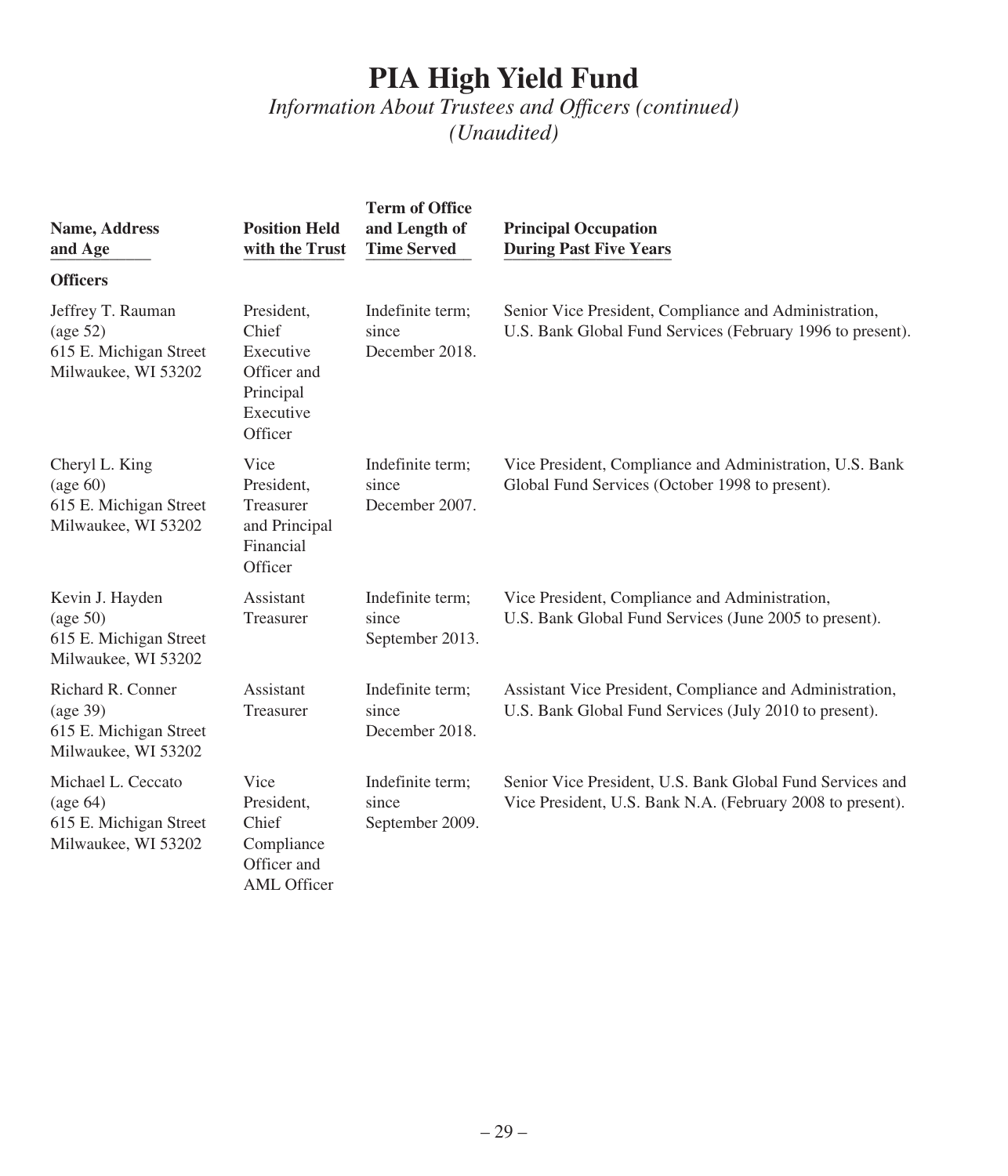*Information About Trustees and Officers (continued) (Unaudited)*

| Name, Address<br>and Age                                                                                                                                                                     | <b>Position Held</b><br>with the Trust | <b>Term of Office</b><br>and Length of<br><b>Time Served</b>                     | <b>Principal Occupation</b><br><b>During Past Five Years</b>                |
|----------------------------------------------------------------------------------------------------------------------------------------------------------------------------------------------|----------------------------------------|----------------------------------------------------------------------------------|-----------------------------------------------------------------------------|
| Vice<br>Elaine E. Richards, Esq.<br>Indefinite term:<br>President<br>(age 53)<br>since<br>September 2019.<br>2020 East Financial Way,<br>and<br>Suite 100<br>Secretary<br>Glendora, CA 91741 |                                        | Senior Vice President, U.S. Bank Global Fund Services<br>(July 2007 to present). |                                                                             |
| Michelle L.<br>Sanville-Seebold<br>(age 49)<br>615 E. Michigan Street<br>Milwaukee, WI 53202                                                                                                 | Deputy Chief<br>Compliance<br>Officer  | Indefinite<br>term: since<br>September 2021.                                     | Vice President, U.S. Bank Global Fund Services<br>(August 2014 to present). |

\* The Trustees have designated a mandatory retirement age of 75, such that each Trustee, serving as such on the date he or she reaches the age of 75, shall submit his or her resignation not later than the last day of the calendar year in which his or her 75th birthday occurs ("Retiring Trustee"). Upon request, the Board may, by vote of a majority of Trustees eligible to vote on such matter, determine whether or not to extend such Retiring Trustee's term and on the length of a one-time extension of up to three additional years.

(1) The Trustees of the Trust who are not "interested persons" of the Trust as defined under the 1940 Act ("Independent Trustees").

(2) As of November 30, 2021, the Trust was comprised of 36 active portfolios managed by unaffiliated investment advisers. The term "Fund Complex" applies only to the Fund and the PIA BBB Bond Fund, the PIA High Yield (MACS) Fund, the PIA MBS Fund, the PIA Short Duration Fund, and the PIA Short-Term Securities Fund. The Funds do not hold themselves out as related to any other series within the Trust for investment purposes, nor does it share the same investment adviser with any other series.

(3) "Other Directorships Held" includes only directorships of companies required to register or file reports with the SEC under the Securities Exchange Act of 1934, as amended, (that is, "public companies") or other investment companies registered under the 1940 Act.

(4) Ms. Duree retired as an Independent Trustee of the Board effective December 31, 2021.

The Statement of Additional Information includes additional information about the Fund's Trustees and Officers and is available, without charge, upon request by calling 1-800-251-1970.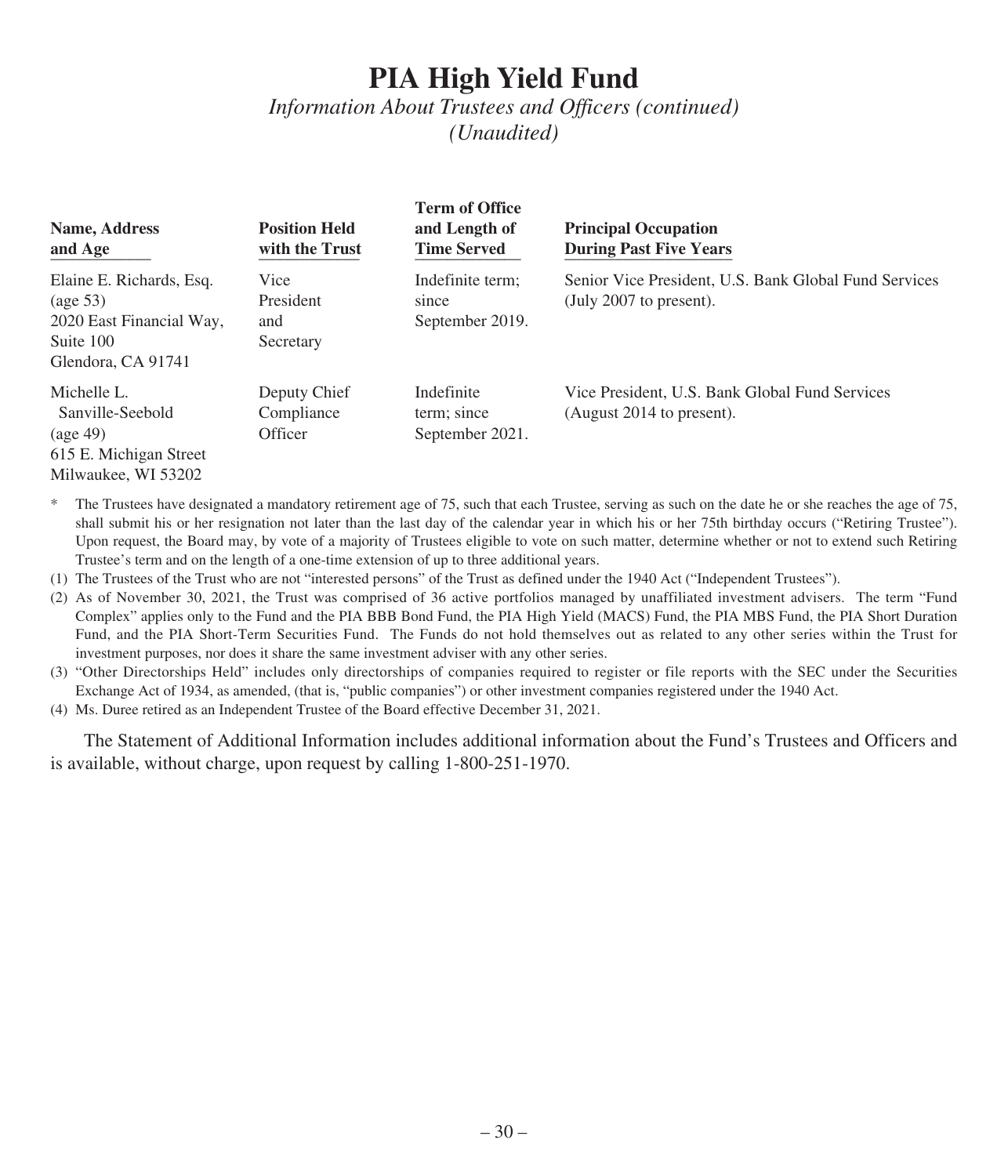# **PRIVACY NOTICE**

The Fund collects non-public information about you from the following sources:

- Information we receive about you on applications or other forms;
- Information you give us orally; and/or
- Information about your transactions with us or others.

We do not disclose any non-public personal information about our customers or former customers without the customer's authorization, except as permitted by law or in response to inquiries from governmental authorities. We may share information with affiliated and unaffiliated third parties with whom we have contracts for servicing the Fund. We will provide unaffiliated third parties with only the information necessary to carry out their assigned responsibilities. We maintain physical, electronic and procedural safeguards to guard your non-public personal information and require third parties to treat your personal information with the same high degree of confidentiality.

In the event that you hold shares of the Fund through a financial intermediary, including, but not limited to, a brokerdealer, bank, or trust company, the privacy policy of your financial intermediary would govern how your non-public personal information would be shared by those entities with unaffiliated third parties.